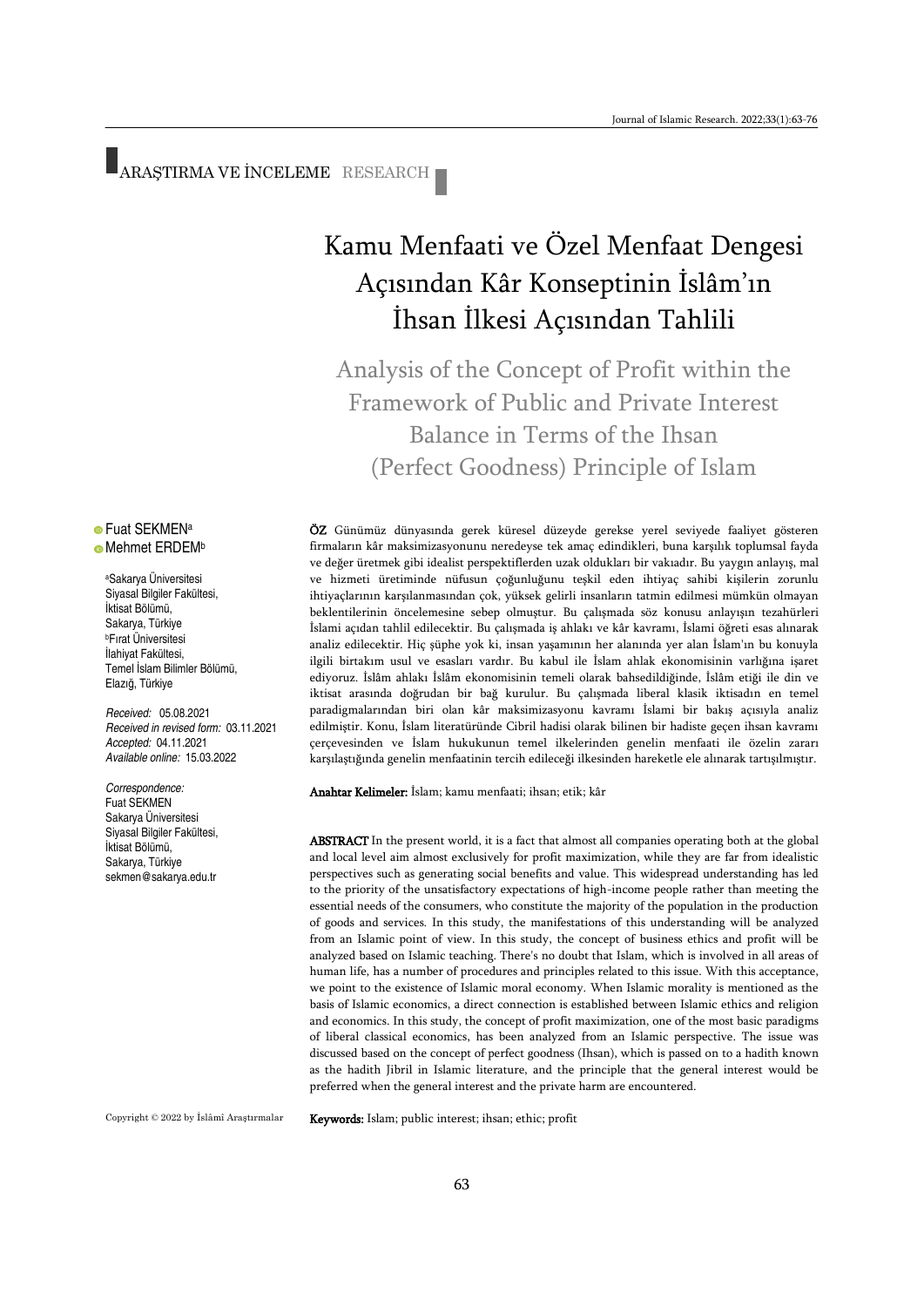#### EXTENDED ABSTRACT

In this study, the concept of business ethics and profit will be analyzed based on Islamic teaching. There's no doubt that Islam, which is involved in all areas of human life, has a number of procedures and principles related to this issue. With this acceptance, we point to the existence of Islamic moral economy. When Islamic morality is mentioned as the basis of Islamic economics, a direct connection is established between Islamic ethics and religion and economics. Cattelan (2015) emphasizes that this relationship is handled within the framework of tawhid. With this logic, it is expected that an individual will not be separated from justice in any economic activities he engages in. Here he is the person who trades in the market, which should be Islamic and should act within the framework of tawhid. In this case, in all kinds of economic activities; for example, justice is expected to be done in the trade of goods and services, and therefore in its relationship with money and people. The search for justice in all economic activities is the definition of Islamic economics, which, as Khan (1984) stated, is an alternative approach to today's dominant economic system .According to Islamic economics, the well-being of humanity will increase with the arrangement of existing resources on the basis of participation and solidarity, depending on the realization of justice in all kinds of economic activities. When Islamic ethics are taken into account, it is seen that no business action is independent of the social environment. This also explains the precondition for having religious-based ethics for market participants in the early Islamic state. The second caliph of the Islamic state, Hz. Omar (r.a.), instructed his governors to "prevent people who do not know the Islamic provisions of his trade from trading in our markets. "From this statement, it is understood that if a person wishes to engage in commerce, he should learn how to stay away from illegal ways of earning, such as usury and fraud.

The concept of profit maximization, one of the most basic paradigms of liberal classical economics, has been analyzed from an Islamic perspective. The issue was discussed based on the concept of perfect goodness (Ihsan), which is passed on to a hadith known as the hadith Jibril in Islamic literature, and the principle that the general interest would be preferred when the general interest and the private harm are encountered, and the following conclusions have been reached:

1. In Islamic thought, halal profits are encouraged within the framework of certain records and conditions that must be observed as a requirement of faith, and profit levels that did not lead to unfair acquisitions are deemed legitimate. According to Islam, profits made as a result of legitimate activities are a desired result as they accelerate economic growth and increase the well-being of society.

2. In Islamic teaching, it should be noted that profit maximization is not the only goal, and that social benefit should be taken into account or even prioritized.

3. In a market dominated by Islamic perspective, it has been noted that in addition to unfair gains and exploitation in all its forms, there will never be room for speculative and manipulative savings that disrupt the functioning of the market in accordance with the criteria of rights, fairness and dignity.

4. In markets where the moral and legal principles of Islam are not taken into account, it has been concluded that profit maximization is the main goal and that all ethical violations are considered normal and can be met from time to time in order to achieve this goal.

ünümüzün hakim iktisadi sistemi olan ve temelini özel mülkiyet ve serbest piyasa ekonomisinin teşkil ettiği kapitalizmde, iktisadi faaliyetin en temel amacı en yüksek kârı elde etmektir. Bu sistemde, hem üreticinin hem de malın tüketiciye ulaştırılmasında yer alan ve tedarik zincirini teşkil eden her bir halkanın temel amacı kâr maksimizasyonu iken hemen her toplumun kahir ekseriyetini teşkil eden tüketicinin gayesi ise, kısıtlı bütçesiyle satın aldığı mal ve hizmetlerden en yüksek faydayı elde etmeye çalışması, yani fayda maksimizasyonudur. Klasik liberal ekonomi nazariyesinde gerek üreticinin gerekse tüketicinin bu şekilde davranması rasyonellik olarak ifade edilir. G

Kapitalizmin içinden çıkmış olduğu Klasik İktisat Kuramı içerisinde özgürlük ve bireyciliğin önemli bir yer tuttuğu bilinmektedir. İktisatçıların "manevi baba" olarak kabul ettikleri Klasik İktisat Okulunun kurucusu olan Adam Smith'e (ö.1790) göre, Klasik İktisat Okulunun en temel postülası bireylerin bencil ve son derece çıkarcı olmasıdır. Bu yaklaşıma göre, toplumu özgür ve rasyonel fertlerin toplamı oluşturduğu için bireyin yararına olan faaliyetler aynı zamanda toplumun da yararınadır. Klasik yaklaşıma göre, piyasalarda tam rekabet koşulları geçerlidir; fiyatlar (ücretler dahil) tam esnek olduğundan kıt kaynakların tam kullanımı söz konusudur.

Piyasa ekonomisinin özünün Klasik İktisat Okulunun paradigmalarından oluştuğunu söyleyebiliriz. Bu ekonomi; 1) akit serbestisi, 2) özel mülkiyet ve 3) teşebbüs hürriyeti olmak üzere üç temel ilkeye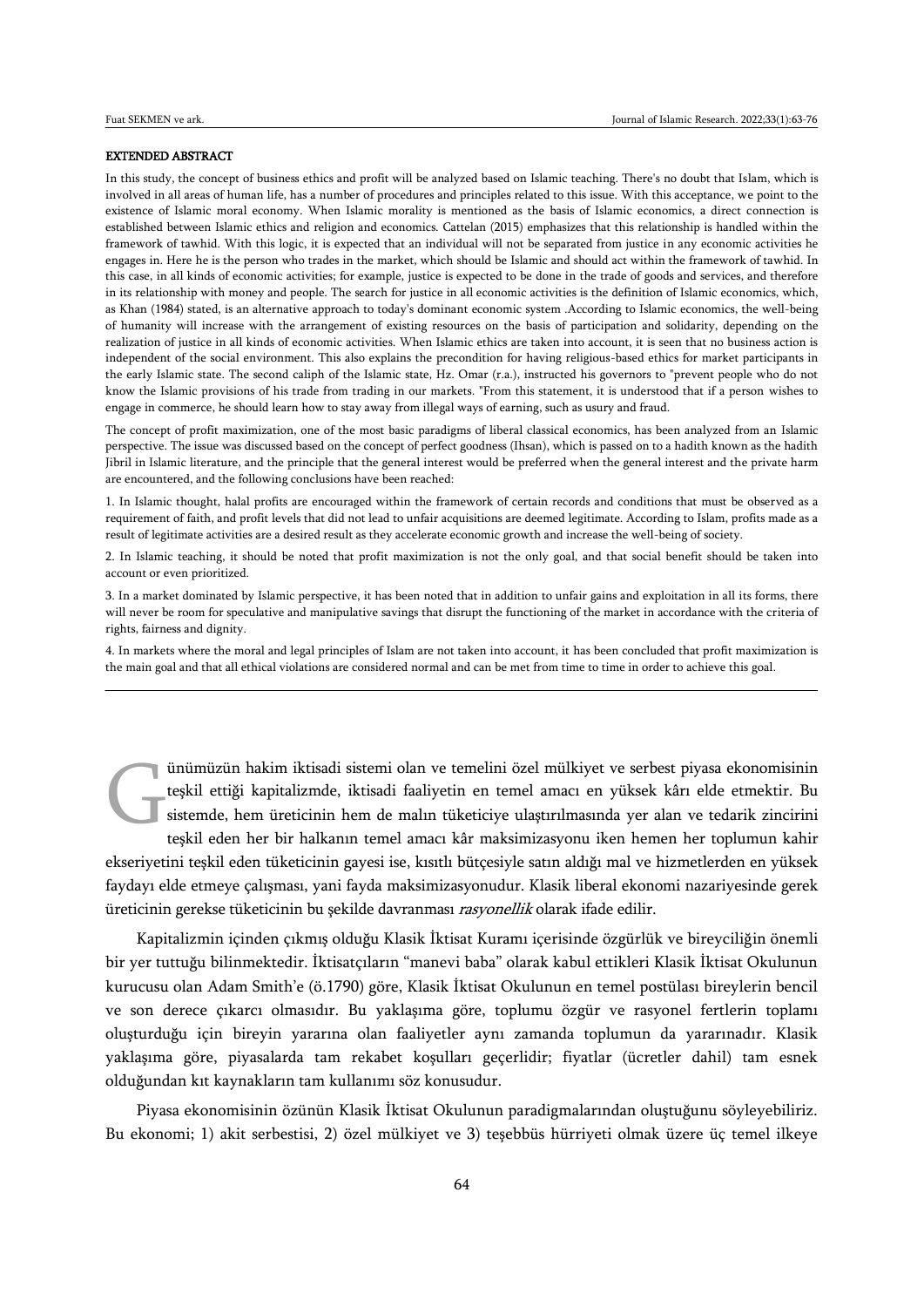dayanır. Kapitalizme, bu üç temel ilkenin önemli olmasına binaen serbest teşebbüs ekonomisi de denilir. Üretim faktörlerinden biri olan emek, bir sözleşmeye istinaden ücret karşılığı belli bir işi üstlenir. Emek faktörünün istihdam edilmesi mukabilinde alacağı ücret önceden belirlendiği için üretime yapmış olduğu katkıdan bağımsızdır. Adam Smith'e göre kâr, üretim değerinden üretim faktörlerine yapılan ödemeleri (ücreti) ve hammadde için yapılan ödemeler çıkarıldıktan sonra kalan kısımdır.

Son zamanlarda, kâr maksimizasyonu üzerine yapılan tartışmalar iş etiği konusuyla ilişkilendirilmektedir.<sup>1</sup> Primeaux ve Stieber'e göre,<sup>2</sup> kâr ve etik durum arasında özünde önemli bir ilişki vardır. Bu ilişki; toplumda faaliyet gösteren şirketlerin rollerine, firmanın amacına, kârın doğasına ve dolayısıyla toplumun refah ve mutluluğu ile ilgili kavramlara dikkat çekmektedir. Kâr maksimizasyonu üzerine yapılan çalışmaların ekseriyeti ister seküler, ister dini temelli olsun batıda, özellikle ABD'de gerçekleşmiştir. Bu çalışmaların bazıları kâr maksimizasyonu konusunu İncil öğretisi çerçevesinde analiz eder.<sup>3</sup> Öte yandan küreselleşme, dünya ekonomisinde gelişmekte olan ülkelerin giderek artan rolü, etnik ve dinî grupların ekonomi ve endüstriyel gelişmeye yönelik çoğalan katkıları diğer dinlerin ve uygarlıkların kâr maksimizasyonu ve iş ahlakına yönelik araştırma ihtiyacını da artırmıştır.

Bu çalışmada, iş ahlakı ve kâr konsepti İslâmi öğreti temel alınarak analiz edilecektir. Şüphe yok ki; insan hayatının her alanına müdahil olan İslâm'ın, bu konu ile ilgili de birtakım usul ve kaideleri vardır. Bu şekilde bir kabulle İslâmi ekonomide ahlakın varlığına işaret etmiş oluyoruz. İslâm'ın ahlak telakkisinin İslâm iktisadının temelini teşkil ettiğini söylediğimizde din, ahlak ve iktisat arasında doğrudan bir ilişki kurulmuş demektir. Cattelan,<sup>4</sup> bu ilişkinin *tevhidi* çerçeve içinde ele alındığını vurgular. Bu mantıkla, Müslüman bireyden giriştiği her türlü iktisadi faaliyette adaletten ayrılmaması beklenir. Burada İslâmî olması gereken, tevhid çerçevesinde hareket etmesi gereken piyasada faaliyet gösteren insandır. Şu halde, her türlü iktisadi faaliyette; örneğin mal ve hizmet alım-satımında, dolayısıyla para ve insan ile ilişkisinde adaletin gerçekleşmesi beklenir. Tüm iktisadi faaliyetlerde adaletin gerçekleşmesinin aranması, Khan'ın<sup>5</sup> belirttiği gibi, günümüz hâkim iktisadi sistemine alternatif bir yaklaşım olan İslam iktisadı tanımıdır. İslâm iktisadına göre, her türlü iktisadi faaliyette adaletin gerçekleşmesine bağlı olarak, mevcut kaynakların katılım ve dayanışma esasında düzenlenmesiyle insanlığın refahı artacaktır.

## İSLÂMÎ PERSPEKTIFTEN İŞ AHLAKI

 $\overline{a}$ 

İslâm'ın iktisadi hayata ilişkin düzenlemelerinin bazıları genel bir karakteristiğe sahipken bazıları ise, piyasada gerçekleşen günlük faaliyetlere ilişkin özel kaideleri içerir. Şüphe yok ki; İslâm'ı hak bir din olarak kabul eden toplumlarda, konu ile ilgili İslâmi kuralların piyasa ve katılımcıları üzerinde şu veya bu şekilde bir tesiri olur. İslâmî ilkelerin dikkate alındığı bir piyasada, "Ne pahasına olursa olsun kâr etmeliyim" düşüncesinin yerini, "Yaptığım muamele kabul ettiğim dinin prensiplerine uygun olmalıdır" hassasiyeti yer alır. Kur'ân-ı Kerim'de "Birbirinizin mallarını aranızda bâtıl yollarla yemeyiniz"<sup>6</sup> âyetindeki emirden insanların, ticari muamelelerinde diğer ihlallerin yanında fiyatların olması

<sup>&</sup>lt;sup>1</sup> Tisha L. N. Emerson - Joseph A. Mckinney, "Importance of Religious Beliefs to Ethical Attitudes in Business", Journal of Religion and Business Ethics, 2010, Volume: 1, Issue: 2, s. 1; Thomas W. O'Brien, "The Challenge of Solidarity in a Competitive Business Environment", Journal of Religion and Business Ethics, 2011, Volume: 2, s. 15.

<sup>&</sup>lt;sup>2</sup> Patrick Primeaux, - John Stieber, "Profit Maximization: The Ethical Mandate of Business", *Journal of Business Ethics*, 1994, Volume: 13, Issue: 4, s. 1.

<sup>&</sup>lt;sup>3</sup> Gary L. Karns, "A Theological Reflection on Exchange and Marketing: An Extension of the Proposition that the Purpose of Business is to Serve", *Christian* Scholar's Review, 2008, Volume: 38, Issue: 1, s. 97; Emerson - Mickinney, a.g.m., s. 2; O'Brien, a.g.m., s. 11.

<sup>&</sup>lt;sup>4</sup> Valentino Cattelan, Piyasa İktisat Teorisinde Adalet, Kimlik ve Çoğulculuk, (çev. Hilal Kına), İslam İktisadı ve Piyasa, (ed. Yusuf Enes Sezgin - Firdevs Bulut), İGİAD Yay., İstanbul, 2015, s. 31.

<sup>&</sup>lt;sup>5</sup> Muhammad Akram Khan, "Islamic Economics, Nature and Need", *Journal of Research in Islamic Economics*, 1984, Volume: 1, Issue: 2, s. 51. <sup>6</sup> Bakara, 2/188.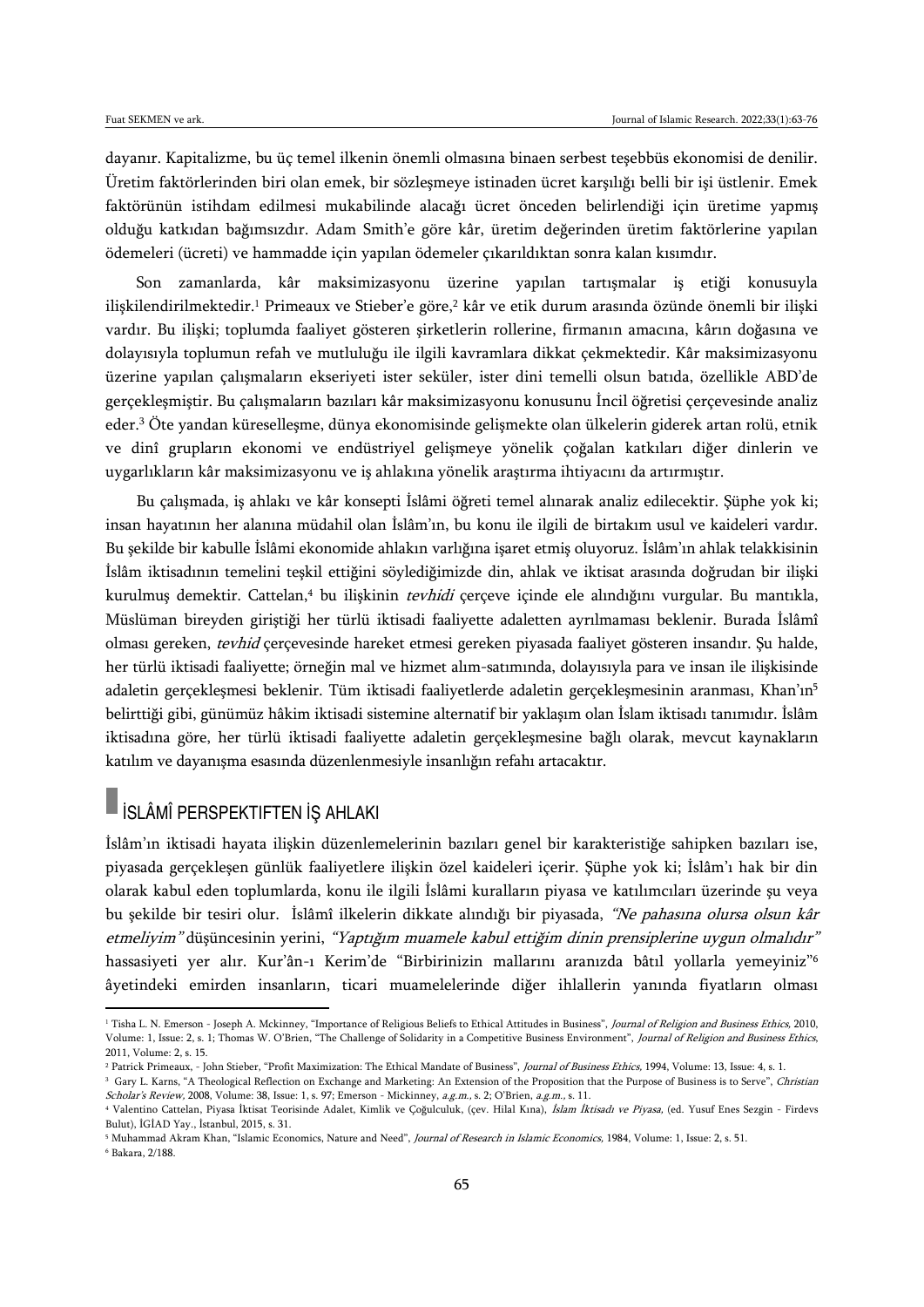gerekenden farklı bir şekilde tespit edeceklerine de, yani adaletten sapabileceklerine işaret edilmiştir. Bu ve benzeri âyet-i kerimeler, İslâm'ın diğer tüm beşeri muamelelerde olduğu gibi iktisadi faaliyetlerde de etik davranışa önem verdiğini ve konumuz açısından etik önceliklerin kâr odaklı ekonomik davranışlardan önce geldiğini göstermektedir. Dolayısıyla, İslâm'da genel anlamda herhangi bir işin, özel anlamda ise iktisadi bir aktivitenin değerlendirilmesinde, onun kişisel menfaatleri temin edici olmasından çok toplumun genel refahına olan katkısının esas alınacağı söylenebilir. Ölçü ve değerlendirme toplumun genel refahını artırıp artırmama olunca, iş etiği<sup>7</sup> sadece girişilen eylemlerin sınırını belirleme noktasında değil, aynı zamanda belli ekonomik faaliyetlerin meşru olup olmadığını tespit noktasında da tayin edici bir role sahiptir. Bu nedenle, iş etiği faizden tekele ve fiyatlandırmadan kâr marjına kadar geniş bir yelpazedeki konular da dahil olmak üzere piyasada geniş bir etki alanını kapsar. Bu konuyla ilgili olarak Çolak,<sup>8</sup> Islâm'da üretimin ve dolayısıyla ticaretin hedefinin insanlığın yararına olan şeylerin artırılması olduğunu ifade etmekte ve "Allah, size kendisine ihtiyaç duyduğunuz şeyler doğrultusunda yeryüzünü imar etmeniz gerektiğini emretti" emrini örnek göstermektedir.

İslam ahlakı dikkate alındığında yapılan işin toplumsal ortamdan bağımsız olmadığı görülür. Bu durum, İslâm devletinin ilk zamanlarında piyasa katılımcıları için din temelli etik bilgisine sahip olma ön koşulunun gerekçesini de açıklar. İslâm devletinin ikinci halifesi olan Hz. Ömer (r.a.), valilerine "Yapacağı ticaretin İslâmî hükümlerini bilmeyen kişilerin bizim pazarlarımızda ticaret yapmalarını engelleyin" şeklinde talimat vermiştir.<sup>9</sup> Bu ifadeden, ticaret yapmak isteyen kişinin faiz ve tefecilik gibi meşru olmayan kazanç yollarından uzak durmasının gerektiği anlaşılmaktadır. Hz. Ömer'in piyasa katılımcılarına yönelik bu vurgusu, haksız kazancın önüne geçerek bireysellik yerine toplumsal refahı öne çıkarma amacı taşımaktadır. Piyasa katılımcılarının dini hassasiyetlerinin olmasına bağlı olarak homojen malların alım ve satımında fiyat farklılıklarının da olmayacağını söyleyebiliriz. Zira İslâmî ilkeleri merkeze alan bir tacir için; açıklık (gizlememe), kendi çıkarı için toplumsal refahı tehlikeye atıcı fiillerden uzak durmak ve sorumlu olduğunu unutmamak vb. İslami ahlak kuralları son derece önemlidir.

İktisadi faaliyette açıklığın gerekliliği veya satıcı tarafından malın kusurunu saklamanın yanlışlığını göstermesi açısından bir örnek olarak şu rivayet dikkat çekicidir:

Bir gün Allah Resûlü (s.a.s.) pazarda bir buğday sergisine uğradı. Elini buğday yığınının içine daldırınca parmakları ıslandı. Bunun üzerine satıcıya, "Bu ıslaklık nedir?" diye sordu. Adam, 'Ey Allah'ın Resûlü! Yağmur ıslattı' dedi. Kutlu Nebî; "İnsanların görüp aldanmaması için o ıslak kısmı ekinin üste koysaydın ya!" karşılığını verdi. Ardından da, "Bizi aldatan, bizden değildir" buyurdu.<sup>10</sup>

Hz. Ömer'in piyasa katılımcıları için ifade ettiği hassasiyet içinde ihsan, yani ibadetlerinde Allah Teâlâ'yı görüyormuş gibi davranma kuralı da anlaşılmalıdır. Nitekim Medine'de kurulan ilk pazar yerinin kabristan bölgesinde seçilmiş olduğunu gösteren rivayet, yapılan ticari muamelelerde ahiret hesabını hatırlatıcı bir tedbir olarak değerlendirilebilir.<sup>11</sup> Pazar yerinin kabristana yakın bir yer seçilmesiyle ticarette öne çıkan kişisel menfaatlerin maksimize edilmesinin önüne geçilmesinin planlandığı anlaşılmaktadır. Zira Hz. Peygamberin (s.a.s.) ölümü hatırlamayla ilgili olarak şöyle

<sup>7</sup> Çalışmada iş etiği ve iş ahlakı aynı anlamda kullanılmıştır.

<sup>&</sup>lt;sup>8</sup> Abdullah Çolak, "İslâm'ın İktisâdî Prensipleri", Din Bilimleri Akademik Araştırma Dergisi, 2003, c. 3, sayı:1, s. 35.

<sup>9</sup> Cengiz Kallek, "Ticaret", TDV İslam Ansiklopedisi, İstanbul 2012, c. 41, s. 134.

<sup>10</sup> Müslim, İmân, 164; Ebû Dâvud, Büyû', 50; Tirmizî, Büyû', 72.

<sup>&</sup>lt;sup>11</sup> Mustafa Özel, İktisat ve Din, İz Yayıncılık, İstanbul 1994, s. 9.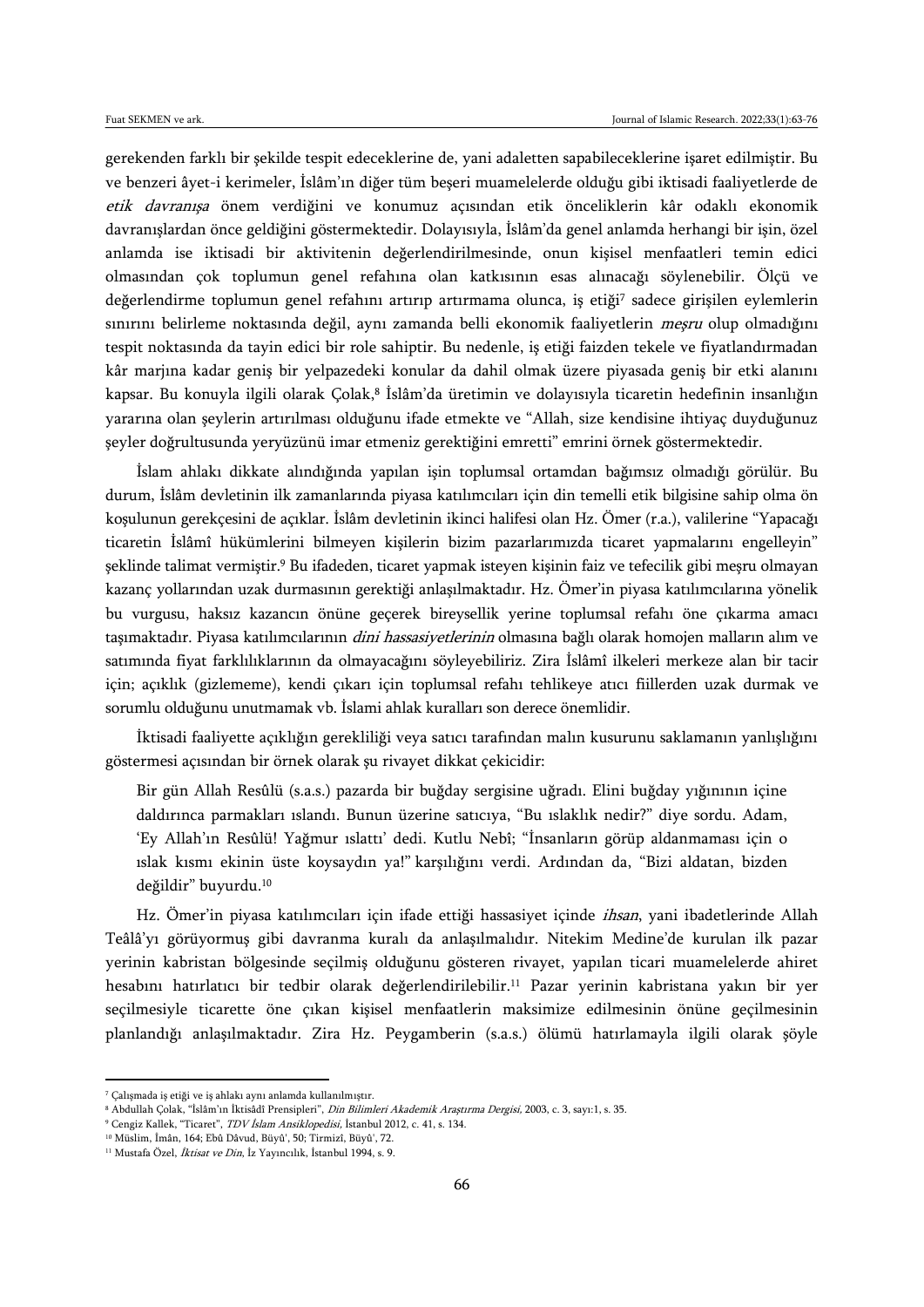buyurmuştur: "Ölümü ve öldükten sonra ceset ve kemiklerin çürümesini hatırlayın! Âhiret hayatını  $i$ s*teyen, dünya hayatının süsünü terk eder.*" $^{12}$  Ayrıca Hz. Peygamber, ما أكل أحد قط خيرا من أن يأكل من عمل يده' / *Hiçbir kimse kendi elinin emeğinden daha hayırlı bir gıda/lokma yememiştir'<sup>n3</sup> buyurmak suretiyle* çalışmanın önemini vurgulamış; her Müslüman için günlük nasibini (kazancını) aramasının bir görev olduğunu bildirmiştir. Kur'ân-ı Kerim'de bütün peygamberlerin nübüvvet vazifeleri yanında rızıklarını temin ettikleri bir meslekle iştigal ettikleri bildirilmiştir. Örneğin, Hz. Davud'un (a.s.) demirci olması, Hz. Musa'nın (a.s.) çobanlık yapması ve Hz. Muhammed'in (s.a.s.) çobanlık ve ticaret yapması çalışmanın ve helal kazancın önemini göstermektedir. Nitekim "Allah'ın sana verdiğinden âhiret yurdunu kazanmaya bak ve dünyadan nasibini unutma! Allah'ın sana ihsan ettiği gibi, sen de ihsanlarda bulun. Yeryüzünde bozgunculuk çıkarmaya çalışma! Şüphesiz ki Allah, bozguncuları sevmez" 14 buyrularak insan için bazı temel görevler sıralanmaktadır. Bunlar; âhiret yurdunu (cenneti) kazanmak için gerekli ibadetleri yerine getirmek, helal kazanç için çalışmak, infak etmek ve kötülükle mücadeledir.

## İSLÂM'DA KAZANCIN GAYESI

İslâm'da helal kazanç teşvik edilirken kazanılan gelirin belli bir oranını zekât verilebilecek sosyal sınıflara aktarılmasını (sadece yoksullar değil) dinin şartlarından biri olarak görülmektedir.<sup>15</sup> Nitekim Kur'an'da mal biriktirip infak etmeyenler ve Allah yolunda harcamayanların ilgili davranışları hoş görülmemiştir.<sup>16</sup>

İslâmî öğretide, kâinat insanın emrine (iyiliğine) verildiği gibi, insanın kendi değeri de diğer insanlarla olan münasebetler ve faydalı olup olmamasına göre belirlenir. Hz. Peygamber (s.a.s.) de Abdullah b. Ömer tarikiyle rivayet edilen bir hadiste şöyle buyurmuştur: " للناس أنفعهم هللا إلى الناس أحب /İnsanların Allah'a en sevimli olanı başkalarına en çok faydalı olanıdır." <sup>17</sup> Mevzu ile ilgili birtakım detayları da ifade eden ve Ebu Musa el-Eş'arî tarafından rivayet edilen diğer bir hadis şöyledir: Hz. Peygamber (s.a.s) bir defasında sahabeye hitaben " صدقة مسلم كل على / Her Müslüman üzerine, başkalarına tasaddukta bulunmak vaciptir." demiştir. Sahabilerin "Bulamayan kişi ne verecek?" diye sormaları üzerine Hz. Peygamber "ايعمل بيده فينفع نفسه و يتصدق / Kişi eliyle iş yapar hem kendisine fayda sağlar hem de tasadduk eder" diye cevap vermiş; sahabiler, "Onu da yapamazsa?" diye sormuşlar bunun üzerine Hz. Peygamber (s.a.s.) "بعين ذا الحاجة الملهوف" / Sıkıntıya düşmüş ihtiyaç sahibine yardım eder" diye cevap vermiştir. Onlar, "Onu da bulamazsa?" diye sormuşlar Hz. Peygamber (s.a.s.) " عن ليمسك و بالمعروف فليعمل الشر فإنها له صدقة $\rm\sim$  O halde iyilik yapsın kötülükten kaçınsın, işte bu da onun için bir sadakadır" buyurmuştur.<sup>18</sup>

Bu açıklamalar İslâmî öğretide etik ve iş ahlakına dair ipuçlarını sunmaktadır. Buna göre, bir iktisadi faaliyetin doğru (haklı) veya yanlış (haksız) olduğuna karar vermek için girişilen faaliyetin diğer insanlara ve dolayısıyla topluma olan faydası dikkate alınmalıdır. İktisadi faaliyetlerinde ihsam kriter edinen bir kişi yapmış olduğu işte kârını toplumsal menfaatlere zarar verecek şekilde artırmaktan

<sup>12</sup> Tirmizî, Kıyâme, 24; Ahmed b. Hanbel, Müsned, 1/387.

<sup>13</sup> Buharî, Büyû, 15.

<sup>14</sup> Kasas, 28/77.

<sup>15</sup> Tevbe, 9/60.

<sup>16</sup> Tevbe, 9/34-35.

<sup>&</sup>lt;sup>17</sup> Taberanî, *el-Mu'cemü'l-Evsat*, Hadis No: 6026.

<sup>18</sup> Buhârî, Zekât, 30; Edeb, 33; Müslim, Zekât, 55.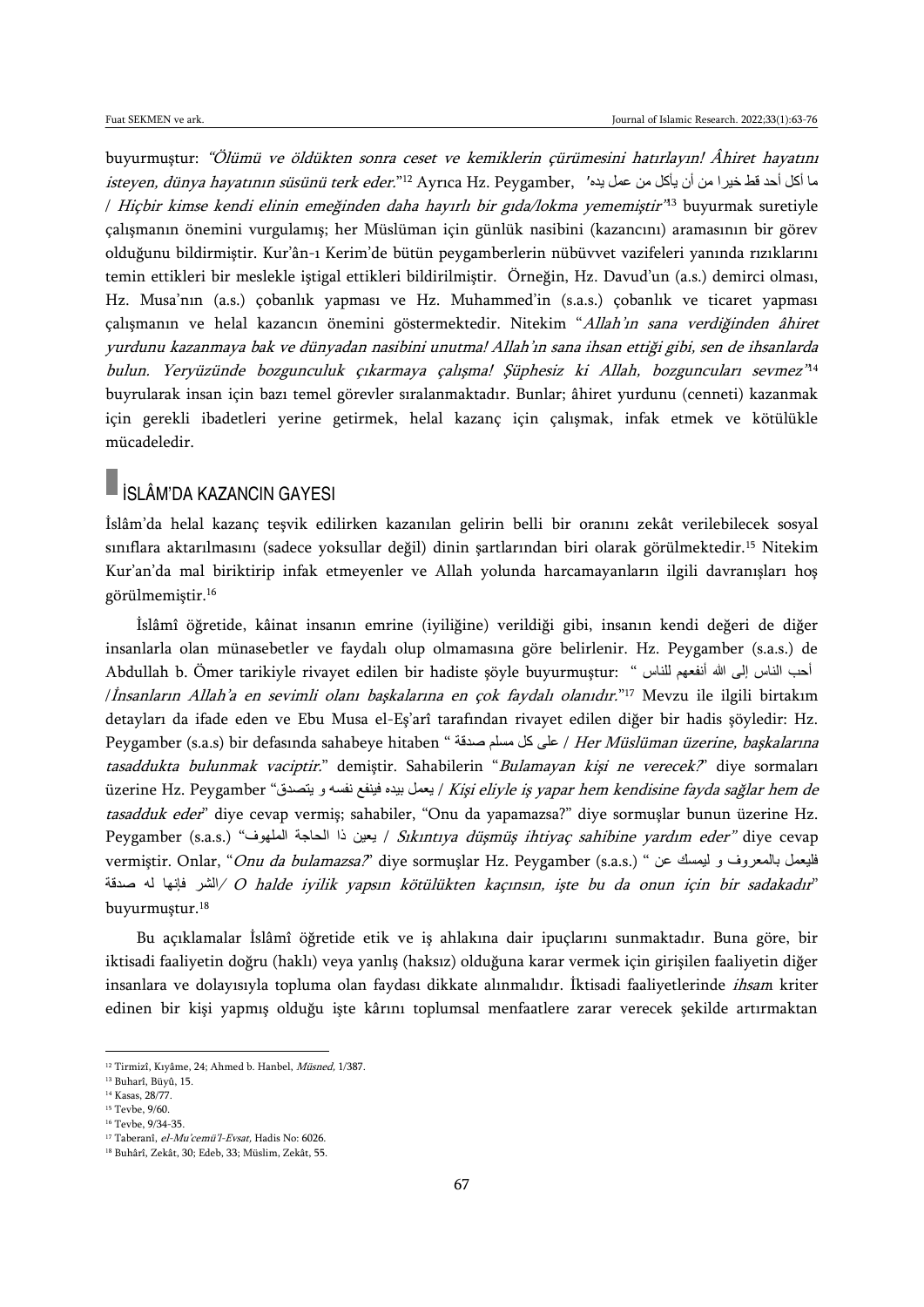$\overline{a}$ 

kaçınır. Piyasaya katılmak için Hz. Ömer'in ifade ettiği "Bizim pazarımızda dinî bilgisi olan kişi ticaret yapabilir" kuralı piyasa katılımcılarının illa Müslüman olmasının gerekmediğini, ancak İslami öğreti çerçevesinde hareket etmesi gerektiğini ifade etmektedir. Bu zaviyeden bakıldığında, piyasa katılımcılarının etnik kimliğinin, geçmişinin, nereli olduğunun ve hangi dili konuştuğunun bir önemi kalmamakta; önemli olanın helal/meşru dairede toplumsal fayda üretmek olduğu görülür. Bunun için de aldatmama ve buna uygun olarak da *şeffaflık* gereklidir.

Şeffaflığın olduğu ve aldanma ihtimalinin bulunmadığı piyasalarda alıcının kaliteyi anlayamama sorunu yoktur. Şeffaflığın olmadığı piyasalarda önce belirsizlikler ortaya çıkar, belirsizliğin olduğu yerde ise, alıcının kaliteyi anlamamasına bağlı olarak dürüst olmama durumu baş gösterir. Dürüst olmamanın iktisadi maliyeti Akerlof tarafından otomobil piyasası örneği ile açıklanmıştır.<sup>19</sup> Akerlof'a göre, tüketici kaliteyi tam olarak anlayamadığı ve buna bağlı olarak değeri tam olarak tayin edemediği için kaliteli mallara da düşük fiyat teklif eder. Öte yandan kalitesiz malları da aynı fiyattan satma isteğinde olanlar, bu piyasada güvenin kaybolmasına yol açar ve tüketici gözünde tüm ikinci el araçların sıkıntılı olduğu kanaatine sebep olduklarından dolayı ortalama fiyatlar düşüktür. Sonuçta, dürüst olmayan alışverişler, dürüst alışverişleri piyasanın dışına iter ve ticarette daralmaya yol açar. Bu sebeple dürüst olmamanın maliyeti, sadece satın alanın aldatıldığı miktar ile sınırlı kalmaz, yasal ticaretin ortadan kalkmasına da yol açar ve maliyetin topluma yayılmasına sebep olur.

İslâm dini esas alındığında, iş etiğini (ahlakını) etkileyen faktörlerin başında gelen unsurlara değinmekte fayda vardır.

### BAŞTA GELEN (FARZ OLAN) FAKTÖRLER

İslami etik söz konusu olduğunda yapılan iktisadi faaliyetlerde İslâm'da uyulması gerekli ve zorunlu olan ve farz olarak ifade edilen hükümler vardır. İslam hukukçuları iki tip farzdan söz ederler.

Birincisi, Allah Teâlâ'nın her Müslümandan yapmasını istediği ibadetler olan farz-ı ayn olarak ifade edilen ibadetlerdir. Örneğin; kelime-i şehadet getirmek, namaz kılmak, zekât vermek, oruç tutmak ve hacca gitmek gibi ibadetler her Müslümanın yapması zorunlu olan ibadetleridir. Bunlardan zekât ve hacca gitmek gerekli şartlar oluştuğunda Müslüman olan her birey için zorunluluk arz eder. Müslüman olduğunu söyleyen hiç kimse dinde farz-ı ayn olarak ifade edilen sorumluluktan kaçamaz. İslâm'da başta alışverişler olmak üzere tüm muamelelerde dürüst olmak da önemli bir farz-ı ayındır. Dolayısıyla Allah'a ve ahiret muhasebesine inanan kişiden, herhangi bir iktisadi faaliyette (örneğin ticarette) kendisinden beklenen etik davranışlara hassasiyetle riayet etmesi beklenir.

İkincisi, ifası noktasında bir bütün olarak toplumun mükellef olduğu farzlardır ki Müslümanlardan bir kısmı tarafından yerine getirilince diğerleri sorumluluktan kurtulur. Bu nevi mükellefiyetlere farz-1 kifâye denmektedir. Örneğin cenazeyi yıkamak, kefenlemek ve cenaze namazını kılarak insanlık şerefine uygun şekilde mezara defnetmek; toplum içerisinde hayatın normal şekilde devamını sağlamak için gerekli mesleki ve ticari faaliyetler birer farz-ı kifaye'dir. İktisadi faaliyet çerçevesinde düşündüğümüzde ise, bir toplumda tüm bireylerin ticaret yapması gerekmez, yeterli sayıda ticaret yapan insanların bulunması kâfidir.

<sup>&</sup>lt;sup>19</sup> George A. Akerlof, "The Market for Lemons: Quality, Uncertainty and Market Mechanism", *Quarterly Journal of Economics*, 1970, Volume: 84, Issue: 3, s. 489.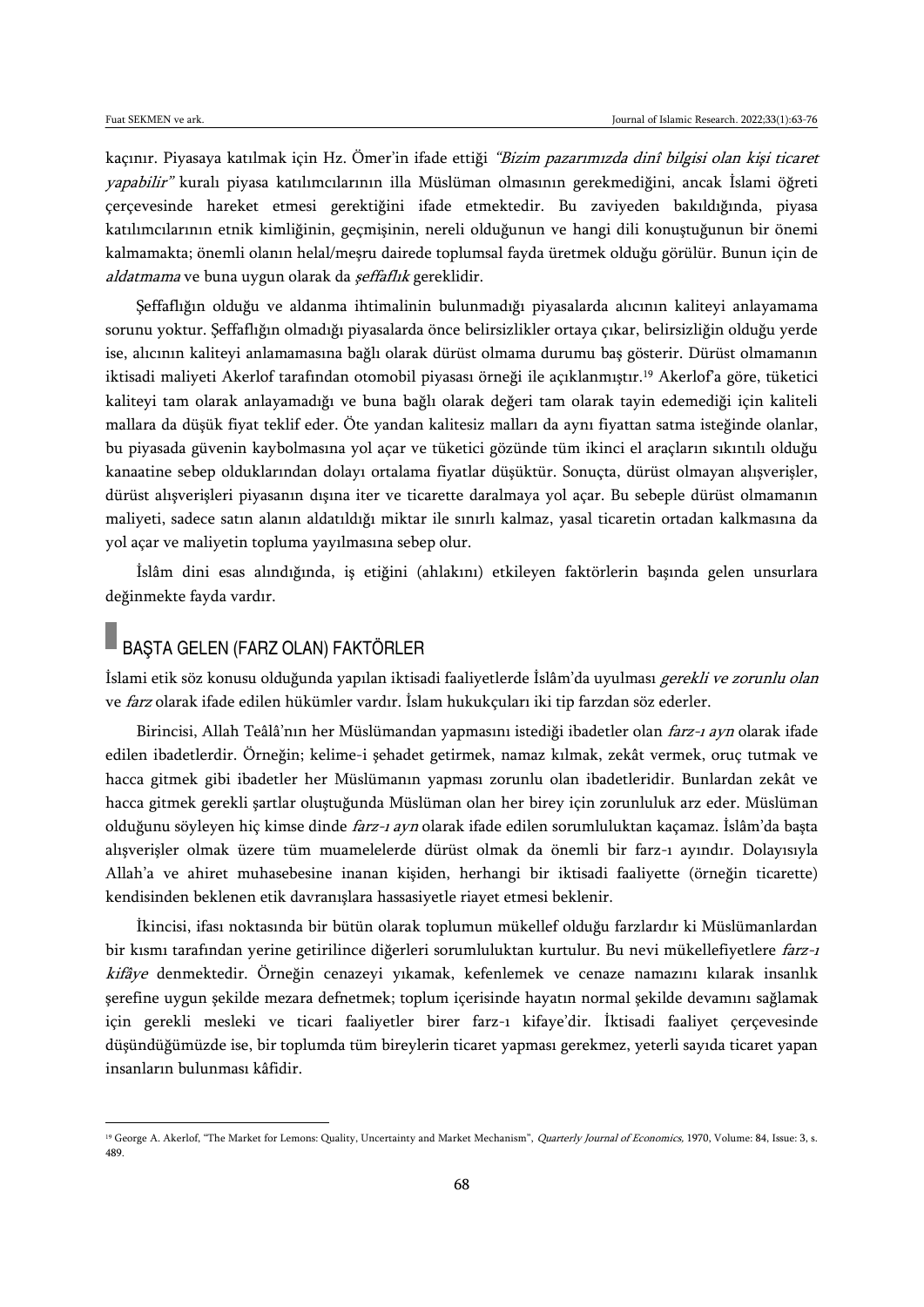Bu ilahi hükümlerin farkında olan Müslüman bir tacirin yalan söylememesi, istifçilik yapmaması, ayıplı mal satmaması ve aldatmaması gerekir. Benzer şekilde Müslüman bir işçinin de işinde kaytarmaması, işini savsaklamaması, geciktirmemesi, çalmaması ve akde uygun davranması gerekir. Görüldüğü üzere, farz kapsamında ifade edilen, dolayısıyla dinin bir parçası olan hükümlerin ihlali dinen etik olmayan davranışlar olarak değerlendirilir. Öte yandan, bir davranışın farz-ı kifaye veya farzı ayn içerisinde olup olmadığını gözetmeksizin, nihai kriter olarak topluma faydalı olup olmadığı hususu önemlidir.

İster farz-ı ayn isterse farz-ı kifaye olsun, bu kategoride ifade edilen eylemleri gerçekleştirmek veya yükümlülükleri yerine getirmek toplumda normalliği sağlama ve istikrarı devam ettirebilmek için son derece önemlidir. Örneğin, farz kapsamında ifade edilen ilkelere (kurallara) bağlı kalınarak bireyler hem görev ve sorumluluklarının hem de haklarının sınırını bilir. Bu görevler *ihsan*, yani Allah (c.c.)'ı görüyormuş gibi davranılarak yerine getirildiğinde bir bütün olarak toplumun refahının artması çok yüksek ihtimaldir. Farz olarak bilinen görevler ve kurallar bütününü ihsan düzeyinde özümseyen bir tacirin birinci önceliği topluma zarar verecek eylemlerden uzak durmak olur. Böylece kâr maksimizasyonu gibi iktisadi amaç ve faaliyetlerin bir etik (ahlaki) yönünün de olduğu anlaşılmaktadır. Buradan, piyasa katılımcılarının *farz* ve *ihsan* kavramları çerçevesinde belirlenen etik rehberlik olarak da ifade edebileceğimiz yasalar bütününe uymak zorunda olduklarını anlamaktayız.

Mal edinme ve servet biriktirme konusunda Kur'an, ticaretin meşru bir faaliyet olduğunu ifade etmiştir (Kasas, 28/77). Tekâsür sûresinde ise Allah (c.c.), servet düşkünlüğüne ve bunun olumsuz sonuçlarına işaret etmiştir. Çoğaltma yarışına girildiğinde farz ve ihsan rehberliğindeki etik kaidelerden uzaklaşma ihtimalinin oldukça yüksek olduğu açıktır. Günümüzün hâkim sisteminde üreticilerin temel amacı kâr maksimizasyonu olduğundan, serveti sınırsızca çoğaltmak için insanlığın mânevî ve ahlâkî değerlerinin ikinci plana itildiğini görmekteyiz. Örneğin, çoğu bilim insanının akciğer kanserinin temel nedeni olarak aşırı sigara ve diğer tütün ürünlerinin kullanımı olduğunu belirtmelerine rağmen, sigara kullanma yaşı giderek düşmekte ve buna bağlı olarak sigara şirketlerinin kârları da artmaya devam etmektedir. Halbuki *farz* ve *ihsan* merkezli bir ticarette meşruiyeti belirleyen temel kriter topluma faydalı olmaktır.<sup>20</sup>

Şu halde, temel amacın mal ve servet biriktirme olmasının uygunluğu yanında, topluma zarar verecek bir malın ticareti sayesinde elde edilen kazancın meşruluğu da *farz* ve *ihsan* rehberliğinde sorgulanmalıdır. Örneğin; Kur'an'a göre faiz, kumar, fuhuş ve hırsızlık gibi faaliyetler birer suç olarak kabul edilmekte<sup>21</sup> ve bu faaliyetlerden elde edilen kazançlar *haram kazanç* olarak telakki edilmektedir. Kur'an'da yapılmaması istenen bir faaliyetten elde edilen gelir, mevcut sistemde yasal olsa da, helal olmadığından iktisadi suçlar kategorisinde değerlendirilmektedir.

Temel faktör olarak *ihsan*ın öne çıkması, *farz* dairesinde yapılan, dolayısıyla meşru olan iktisadi faaliyetlerden elde edilen sonuçların toplum için iyi ve faydalı işler olduğu anlamına gelir. Zira burada ihsan kavramının adaletten daha geniş bir anlam içerdiğini kabul etmekteyiz. Adalet, başkaları üzerinde bulunan haklarını almak ve kendisinin üzerinde bulunan başkalarına ait hakları da vermek iken; ihsan gerektiğinde başkaları için kendi hakkından fedakârlık yapmak ve dolayısıyla kendi çıkarından ziyade toplumun menfaatini öne çıkarmak gibi fedakârlıkları ifade etmektedir. İktisadi manada fedakârlığı

<sup>20</sup> Toplumsal fayda kriteri, dini ve dünyevi hayatta buhranlara yol açtığı için Kur'an'da iktisadi suçlar arasında yer alan faaliyetler sonucu üretilen mallar ve bunların tüketilmesinden elde edilen faydadan (hazdan) tamamıyla farklıdır.

<sup>21</sup> Bakara, 2/275; Mâide, 5/90-91; Nisâ, 4-15-16; İsrâ, 17/32; Mâide, 5/38.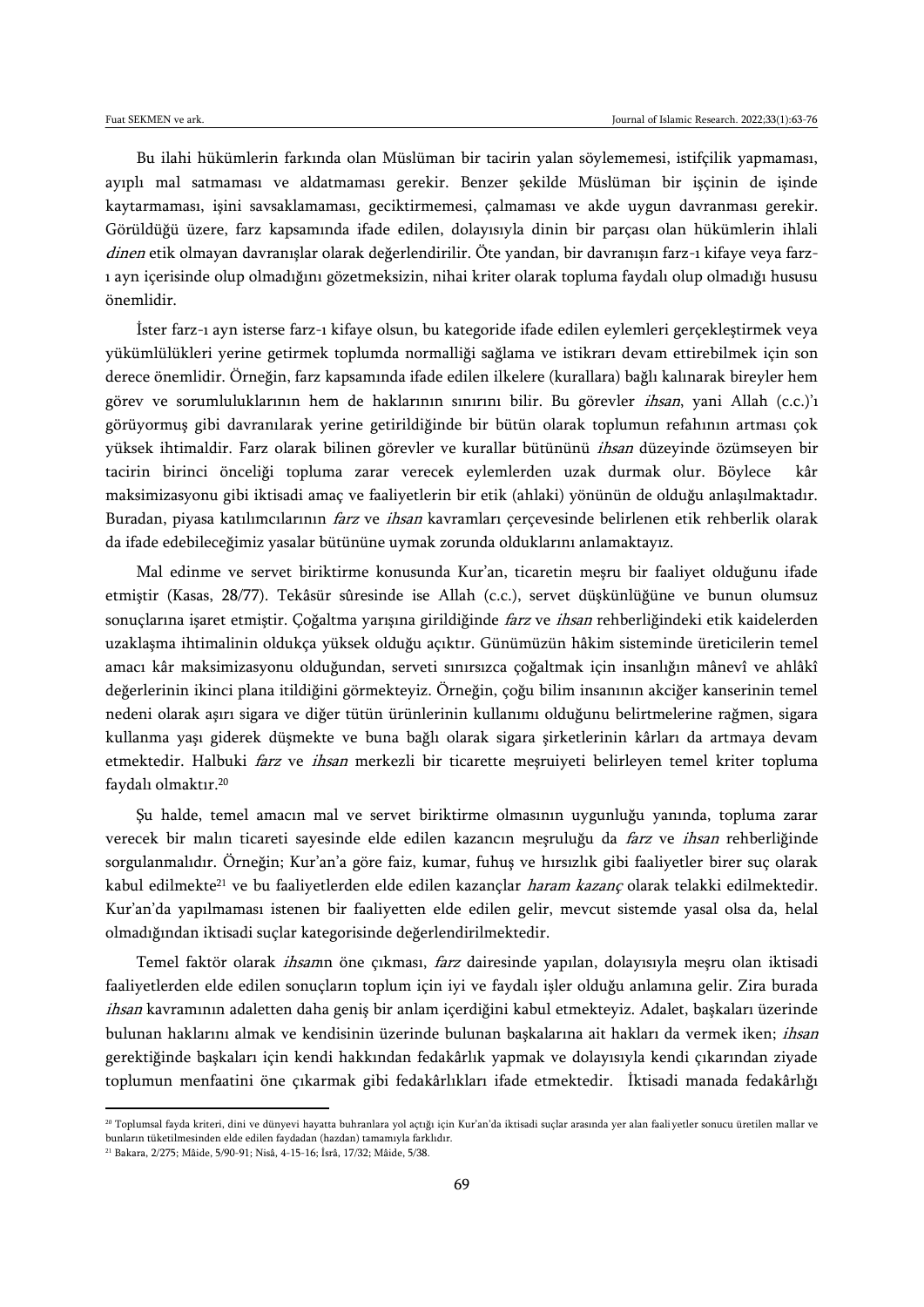tavsiye eden bir ayette şöyle buyrulmaktadır: "Şayet borçlu, (vadesi gelmiş olan borcunu ödeme noktasında) zor durumda ise ona sıkıntıdan kurtuluncaya kadar mühlet verin. Tamamen bağışlamanız, bilirseniz, sizin için daha hayırlıdır."<sup>22</sup> Bu ayetin tefsiri mahiyetinde Hz. Peygamber de (s.a.s.) şöyle buyurmuştur: " / من أنظر معسرا أو وضع له أظله الله يوم القيامة تحت ظل عرشه يوم لا ظل إلا ظله " :buyurmuştur zorluk çeken birisine mühlet veren veya borcunun bir kısmını bağışlayan kimseyi Yüce Allah, arşın gölgesinden başka gölgenin olmadığı günde, arşın gölgesinde gölgelendirecektir." 23

Şu halde, Müslümanların ihsan ilkesine göre hareket etmeleri bağlayıcıdır. Bu bağlanma neticesinde cehennem ateşinden korunma ve cennet gibi ödüller olduğu için Müslümanların cömert davranması, yani *ihsan* merkezli hareket etmesi beklenir. Cabir b. Abdullah tarikiyle rivayet edilen diğer bir hadis-i şerifte şöyle buyrulur: "رحم الله عبدا سمحا إذا باع، سمحا إذا اشترى، سمحا إذا اقتضى " :şerifte şöyle buyrulur hak(kını) talep ettiğinde müsamahakâr davranan kula Allah rahmet etsin." <sup>24</sup> Bu Hadis-i şerifte geçen müsamahakâr olmaktan kastedilenin, merhametli olmak ve dolayısıyla ihsan ilkesine göre hareket etmek olduğu söylenebilir. Bu dünyadan asıl maksadın Allah'ın (c.c.) rahmetini kazanmak olduğuna göre, her türlü davranışta ihsan kaideleri çerçevesinde davranmanın ödülünün oldukça büyük olduğu müjdelenmektedir.

Doğukanlı ve Vural, yapmış oldukları çalışmada İslamiyet'te sosyal yardımlaşmanın ve karşılıksız borç vermenin sevap olması ve her iki tarafın da zarar görmemesi için bir tasarruf mevduat önerisi olarak "Sevaplı Hesap" sistemi önermişlerdir. Sevaplı hesap uygulamasıyla İslâmî esaslara göre hesaplanan enflasyon oranı kadar borç verme işlemlerinde ek meblağın uygulanmasının adaletli olacağını öne sürmüşlerdir.<sup>25</sup>

İktisadi faaliyetlerin (ticaret ve alış-verişin) farz ve ihsan kapsamında yapılması halinde, bu faaliyetlerin yapılış amacının, yükümlülüğü hafifletmek ve zararlı faaliyetlerden kaçınmak olduğu sonucuna varmak mümkündür. Bu minvalde iş etiğinin veya ahlakının farz ve ihsandan oluşan kurallardan türetildiğini anlamaktayız. Burada vurgulanması gereken bir husus da, yapılan işin değerinin işin sonucundan ziyade niyetlerle değerlendirilmesidir. Nitekim Hz. Peygamber (s.a.s.) "بالنيات األعمال إنمال / *Yapılan işler niyetlere göre değer kazanır'*<sup>z6</sup> buyurmuştur. Buradan hareketle, iktisadi büyümeye katkı yapmak ve dolayısıyla serveti artırmak niyetiyle yapılan yatırım sonucunda kâr elde edilmese de, kişinin iyi niyetinden dolayı Allah nezdinde sevaba nail olacağı anlaşılmaktadır. Örneğin, eğitim sektörüne yatırım yaparak beşeri sermayenin artırılmasına ve bu sayede toplumun refahına katkı yapan bir kişi ile sigara sektörüne yatırım yapan birinin topluma katkıları arasında fark olacaktır. Eğitim sektörüne yatırım yapan girişimcinin dönem sonunda kâr elde etmese bile uzun dönemli düşünüldüğünde topluma katacağı değer daha fazladır.

## İSLÂMÎ ÖĞRETİDE KÂR SEVİYESİ

Yukarıda da ifade edildiği üzere İslâm'a göre, ticaretin meşruiyeti için gerekli şartlardan biri de, ticari faaliyetin toplumun zararına olmayacak şekilde icra edilmesidir. Kâr maksimizasyonunun temel gaye olduğu durumların çoğunda ise, adaletsiz iş uygulamaları ve dolayısıyla haksız kazançlar görülür ve

<sup>22</sup> Bakara, 2/ 280.

<sup>23</sup> Tirmizî, Büyû, 67.

<sup>24</sup> Buharî, Büyû, 16; İbn Mace, Ticarât, 28.

<sup>&</sup>lt;sup>25</sup> Hatice Doğukanlı - Gamze Vural, "Saving Account with Merit: Suggestion of a Social Benefit Oriented Saving Account", Journal of İslamic Research, 2019, c.30, sy.2, s. 226.

<sup>26</sup> Buhârî, Bed'ü'l-vahy, 1, Îmân, 41, Nikâh, 5; Müslim, İmâret, 155.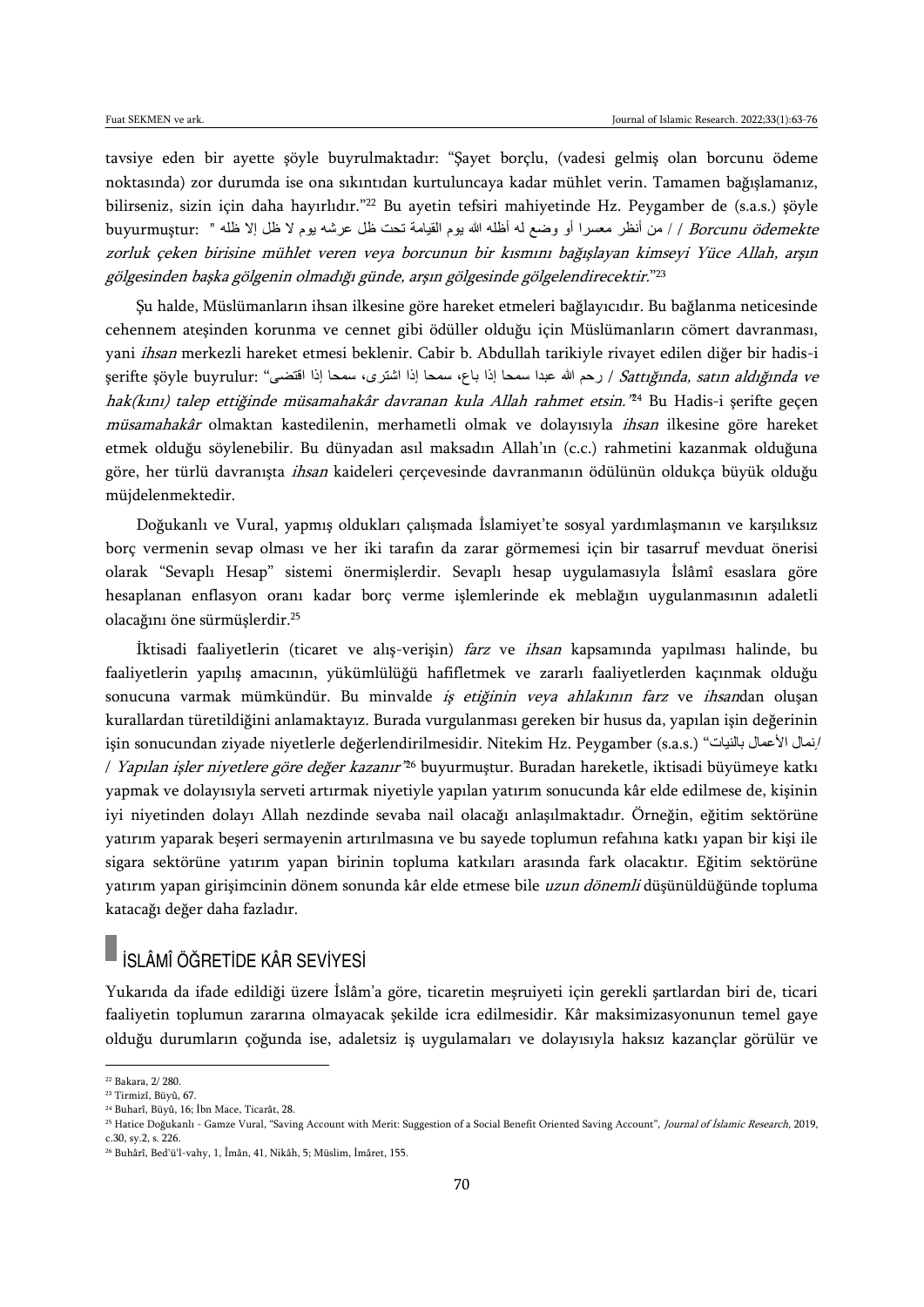sonuçta genel olarak toplumu teşkil eden fertlerin zarara maruz kalması söz konusu olur. İbn Haldun'a göre, ticaret sayesinde malın bir zamandan diğerine ve/veya başka bir mekândan diğerine sevk edilmesiyle toplumsal fayda artırılmaktadır.<sup>27</sup> Ne var ki, İbn Haldun kişisel servetin oluşumuna ilişkin analizlerinde, servet edinme yollarının neredeyse tamamını iktisat dışı ve ahlaki yönden de oldukça şaibeli kaynaklara dayandırmaktadır. Ticarette de kurnazlık ve hilekârlık gibi istenmeyen ahlaki durumların yaygın olduğundan hareketle yüksek fiyatların ve aşırı kârların varlığı şaşırtıcı olmamaktadır.<sup>28</sup> Kur'an, imaret (devlet yönetimi) ve ticaret (alım-satım) işiyle meşgul olanların birtakım haksız davranışlarda bulunma potansiyeline sahip oldukları için sıklıkla bu kesimlere ahlaki öğütler verir ve onları erdemli olmaya çağırır. Örneğin, "mallarınızı aranızda haksız nedenler ve batıl yollarla yemeyin" <sup>29</sup>yasağında alım ve satımda rıza dışında uygulamaların olabileceğine işaret edilmektedir. İslâm'da bu hususların dikkate alındığını ve Kur'an'da Allah (c.c.)'ın adaleti emrettiği ve yapılan işlerde aşırıya gitmemeyi, yani orta yolda kalınmayı istediğini biliyoruz. Hz. Peygamber (s.a.s.)'in de "İfrat ve tefritten uzak durun" buyurması da bu minvaldedir.<sup>30</sup> Bu şekilde İslami direktifler piyasa rekabetine, mülkiyet hakları ve sahipliğine, pazara yönelik devlet müdahalesinin sınırlı olmasına genel olarak bir yaptırım şeklinde gözükse de; toplum menfaati düşünülerek aldatmanın, manipülasyonun veya tekelci yapılaşmanın önüne geçilmeye çalışılması oldukça anlamlıdır. Gerçekten, İslam devletinin ilk yıllarında bilim adamlarının, hukukçuların ve devletin kendisinin piyasanın işleyişine son derece önem verdiğini ve ahlakî olmayan uygulamalardan Kur'an rehberliğinde kaçınıldığı görülmektedir. Kur'an-ı Kerim'de şöyle buyrulmuştur: "*Zulmetmezsiniz ve zulme maruz kalmazsınız.*"<sup>31</sup> Bu ayet, her ne kadar, faiz yasağı bağlamında yer almış olsa da, tefsir ve aynı zamanda fıkıh usulünün temel ilkelerinden olan sebebin özel olması hükmün genel olmasına engel değildir kuralının gereği olarak, ticari işlemler başta olmak üzere piyasadaki bütün muameleler hakkında uyulması gereken İslami bir ilkeyi hatırlatması bakımından önemlidir.

Ne var ki, günümüzde Müslüman ülkeler de küresel kapitalist sistemle bütünleşmişlerdir. Bu durum onları, adeta ne pahasına olursa olsun daha çok kazanmayı tek amaç olarak gören kapitalizminin kavram ve terminolojileriyle düşünmeye şartlandırmıştır.<sup>32</sup> Bir taraftan kâr ederken diğer taraftan değer üretmek ve topluma faydalı olmak gibi ideal hedefler yerine kâr maksimizasyonunu yegâne gaye olarak kabul eden bir anlayışın, sömürüyü yasaklayan ve toplumsal faydayı önemseyen İslami öğreti ile bağdaşmadığı açıktır.<sup>33</sup>

Chapra, Hasan, Metwally<sup>34</sup> kâr maksimizasyonu hedefinin tekelci yapılar ve piyasada manipülasyona yol açan stoklamalar nedeniyle gerçekleştiğini ifade etseler de Gültekin ve Aba,<sup>35</sup> küçük

 $\overline{a}$ 

https://iei.kau.edu.sa/Files/121/Files/152672\_02-Metwally.pdf

<sup>&</sup>lt;sup>27</sup> Refik Yunus el-Mısrî, İslam İktisat Metodolojisi, (çev. Hüseyin Arslan), Birleşik Yayıncılık, İstanbul 1988, s. 137.

<sup>&</sup>lt;sup>28</sup> İbrahim Erol Kozak, İnsan-Toplum-İktisat: İbn Haldun'dan Yola Çıkılarak Çok Yönlü Bir Tahlil Denemesi, Değişim Yayınları, Adapazarı, 1999, s. 272. <sup>29</sup> Nisâ, 4/29.

<sup>30</sup> Peygamber (s.a.s), ibadetlerin ifa edilmesinde ölçülü (orta yol) olunmasına dikkat çekmiş ve ibadette ifrât ve tefrîte düşenleri, kendi ibadetlerini hatırlatarak itidalli olmaya davet etmiştir (Buhârî, Nikâh, 1).

<sup>31</sup> Bakara, 2/279.

<sup>&</sup>lt;sup>32</sup> Türkiye'de üniversitelerin iktisat eğitimi veren tüm programlarında okutulan Mikro İktisat ders kitaplan okutulan ders kitaplarından farklı olmadığı, örneğin firmanın amacının kâr maksimizasyonu, tüketicinin amacının ise fayda maksimizasyonu olduğu ifade edilir.

<sup>33</sup> Sakarya Üniversitesi Siyasal Bilgiler Fakültesi İktisat Bölümü 3. sınıf öğrencilerinin "firmanın amacı nedir?" şeklindeki soruya "kâr maksimizasyonu" olarak verilen cevap % 98'dir. 100 kişiden sadece 2'si "değer üretmek" şeklinde cevaplamıştır. Zira bölüm öğrencilerinin gerek Matematiksel İktisat gerekse Mikro İktisat derslerinde firmanın amacı kâr maksimizasyonudur şeklindeki Batıdan aktarılan bilgiyle soruyu cevaplandırdıkları anlaşılmıştır.

<sup>&</sup>lt;sup>34</sup> Mohammad Umar Chapra, What is Islamic Economics? Islamic Development Bank Islamic Research and Training Institute, IDB Prize Winners Lecture Series No. 9, 2001 https://ieaoi.ir/files/site1/pages/ketab/english\_book/66.pdf; Zubair Hasan, "Maximisation Postulates and Their Efficacy for Islamic Economics", American Journal of Islamic Social Sciences, 2002, Volume: 19, Issue: 1, s. 96; M. M. Metwally, "A Behavioral Model of an Islamic Firm", International Center for Research in Islamic Economics, Research Series in English No. 5, King Abdulaziz University,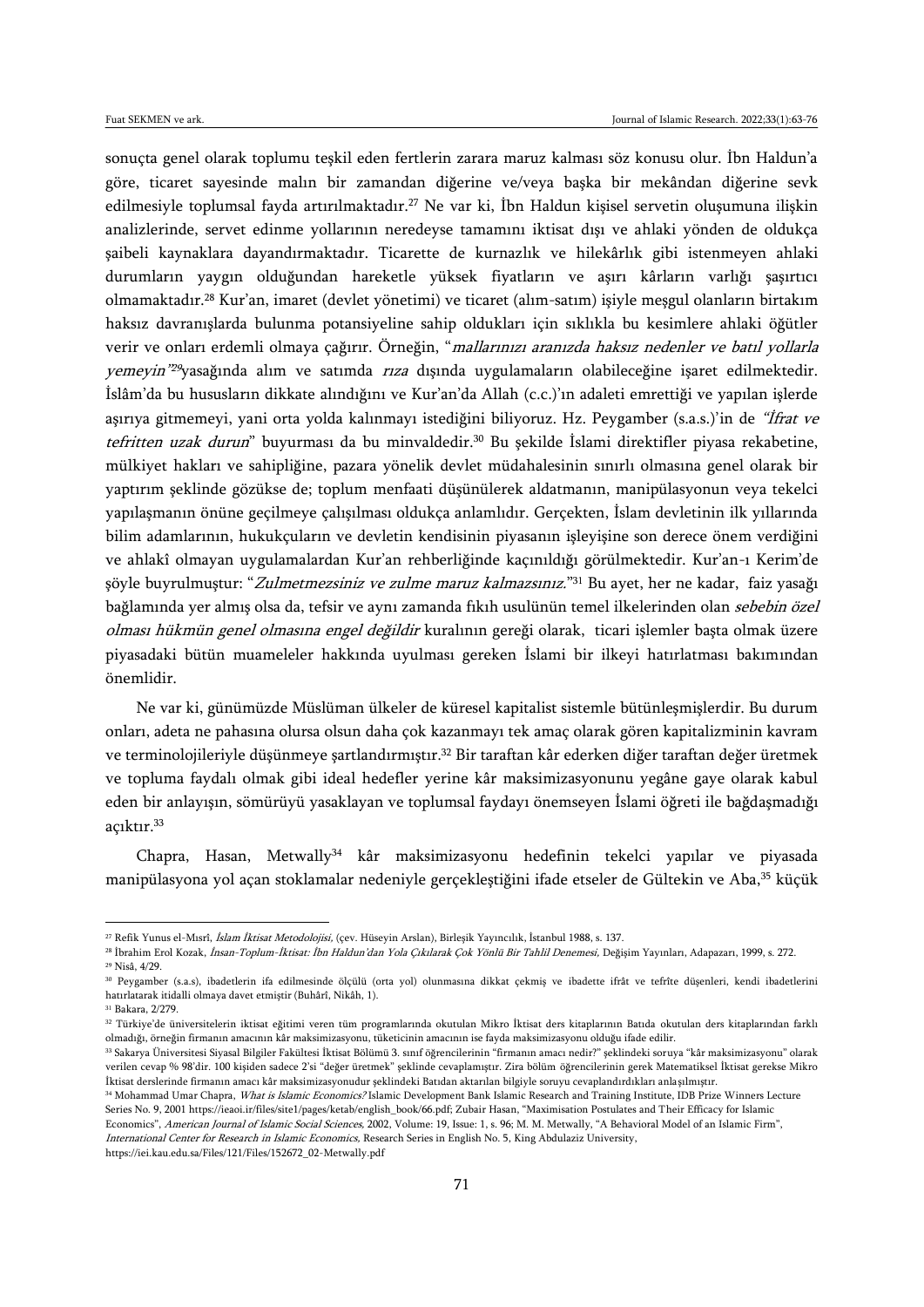ve orta ölçekli işletmelerin de benzer davranışlar sergilediklerini iddia etmiştir. Araştırmaya göre, işletmelerin hedefleri; kârlılığı artırmak, müşteri tatmini, üretimde istikrar sağlamak ve gelişme ve büyümeye katkı sağlamak şeklinde sıralanmıştır. Ne var ki, üretimin amacının daha fazla tüketmek ve olabildiğince en yüksek kârı gerçekleştirmek olduğunu söylersek toplumun kutsal değerlerini göz ardı etmiş ve ekonomiyi *maksimizasyon* kavramına esir etmiş oluruz. Böylece servet biriktirme uğruna iyilik, şefkat, arkadaşlık ve diğerkâmlık gibi manevi değerlerin ortadan kalktığını görürüz. Ayrıca faaliyet amacının ve motivasyonunun kâr maksimizasyonu olduğu bir durumda son derece yüksek bir ahlaki değeri ifade eden *ihsan* ilkesinden ve fedakârlıktan söz edilemez. Öte yandan, *ihsan* rehberliğinde hareket eden iş insanlarından beklenen, fakir ve yoksul tüketicilere sattıklarında fiyatı düşürmek ve üretiminde kullandığı girdilerini satın aldığı mali durumu iyi olmayan tedarikçilerine ise, piyasada kalabilmeleri için daha yüksek fiyat ödemeleridir. Hz. Peygamber (s.a.s.)'in "Sattığında, satın aldığında, borcunu ödediğinde cömert ve kolaylaştırıcı davranan kimseye Allah rahmetini bol kılsın" <sup>36</sup> buyurduğu rivayet edilmiştir

Alışverişte adaletin ne kadar mühim olduğu 10. yüzyılda bir tüccarın başından geçen bir olayla şöyle anlatılır: Elbise satan bir tekstil dükkânı vardı, burada elbiselerin kalitelerine göre fiyat farklılaştırmasına gidilerek bir kısmı 400 dirhemden, bir kısmı da 200 dirhemden satılırdı. Dükkân sahibinin camiye ibadet için gittiği bir vakit, yeğeni dükkâna bakarken dükkâna gelen bir müşteri 400 dirhemi olduğunu söyleyerek 200 dirhemlik elbiseden aldı. Dükkân çıkışında elbisesine bakarken dükkân sahibi elbiseyi kaç dirheme satın aldığını sordu ve müşteri 400 dirheme aldığını, kendi memleketinde bu elbisenin 500 dirhem olduğunu söyledi. Kendi dükkânından aldığını öğrenince, müşteriye 200 dirhem geri ödeme yaptı. Dükkâna döndüğünde yeğenine, "Allah'tan korkmuyor musun? Toplumun menfaatini gözetmeden böyle yüksek kâr elde etmeye utanmıyor musun?" dedi. Yeğeni ise "Müşteri kendi rızası ile o parayı ödedi, baskı yapmadım" dedi. Dükkân sahibi ise, "Müşteri o fiyatı ödemek istese dahi kendin için istediğini başkaları için de arzu et" dedi.<sup>37</sup> Bu anlatılanlar, kâra odaklanıp insanî ve ahlakî ilkelerin göz ardı edilmemesinin gerektiğinin altını çizer.

Mal sevgisinin fıtri olduğunu ancak ondan daha değerli şeylerin de bulunduğunu hatırlatma kabilinden olmak üzere Kur'an-ı Kerim'de şöyle buyrulmaktadır: "Mal ve oğullar dünya hayatının (insanın aklını başından alacak derecede hoş gözüken) süslerinden ibarettir. Kalıcı olan iyi ameller ise Rabbinin indinde hem sevap bakımından daha hayırlı hem de kendisine ümit bağlanması itibariyle daha *iyidir.*"<sup>38</sup> Kur'an'ın bu mesajını dikkate alan bir iş adamı; iş ilişkilerinde temel amacın kâr maksimizasyonu olmayacağını, toplumun menfaatine katkı yapacak faaliyetlere yönelmesinin gerekeceğini, asıl ümit bağlanılacak ve övünülecek olanın bunlar olduğunu bilir.

## İSLÂMÎ ÖĞRETİDE KÂRA BAKIŞ

Elde edilen kârın meşruiyeti ve yapılan bir işin geçerliliği topluma sağladığı katma değerle paralellik arz ettiğine göre, İslâmî öğretide kâra bakış nasıldır? Her şeyden önce, İslam devletinin ilk yıllarında adaletin, şeffaflığın ve piyasada dürüstlüğün güvence altına alındığını ve sömürünün olmadığını

<sup>&</sup>lt;sup>35</sup> Nihat Gültekin - Emel Aba, "Küçük ve Orta Olçekli İşletmelerde Kriz Yönetimi: Şanlıurfa Orneği", *Girişimcilik ve Kalkınma Dergisi,* 2011, c. 6, sayı: 2, s. 206

<sup>36</sup> Buharî, Büyû, 16; Tirmizi, Büyû, 75.

<sup>37</sup>Abbas J. Ali - Abdulrahman Al-Aali - Abdullah Al-Qwaihan, "Islamic Perspectives on Profit Maximization", Journal of Business Ethics, 2013, Volume: 117, s. 467.

<sup>38</sup> Kehf, 18/46.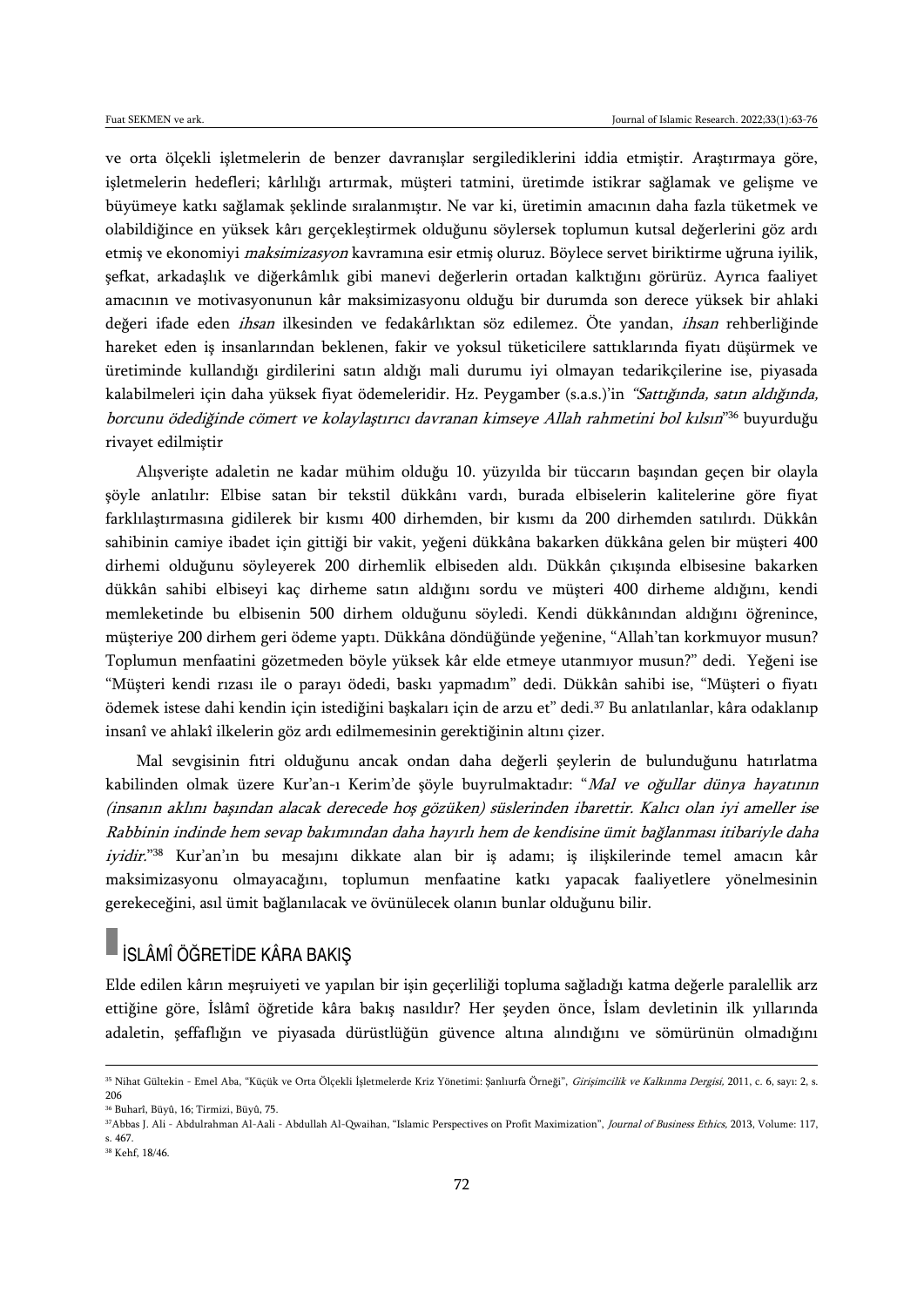belirtmekte fayda vardır. Kur'an-ı Kerim'de bir peygamber olan Şuayb (a.s.)'ın yaptıkları ticarette dalavere ve manipülasyonu âdet haline getirmiş olan kavmini şöyle uyardığı bildirilmektedir: "Ey kavmim! Alım satımınızda bir şey ölçerken ve tartarken tastamam yapın, halkın mallarına düşük değer biçmeyiniz, yeryüzünde kargaşa çıkarıp dirliği bozmayınız."<sup>39</sup> Bu ayet ticarette, etik kurallara uymanın evrensel bir ilke olduğunu ve ticarette aldatmanın ve sömürünün yasak olduğunu (haram) açıkça beyan etmektedir. Ayrıca İslâm'da haksız kazancın ve sömürünün önüne geçmek için tefecilik yasaklanmıştır. Bu yasağa uymayanlara karşı Allah ve Resulü tarafından savaş açıldığı, ancak tövbe edenler için başlangıç sermayesi onlarda kalarak adaletin sağlanacağı açıklanmıştır.<sup>40</sup> Hz. Peygamber de piyasada ticaretin adil bir şekilde gerçekleşmesi için üç şartı vurgulamıştır. Bunlar: 1)Satılan malın ayıbını gizlemeyerek alıcıya zarar vermeme,<sup>41</sup> 2)tacirin elindeki mala olan talebi artırmak maksadıyla yalan yemine başvurmaması<sup>42</sup> ve 3)başkalarının mallarını, sahiplerinin rızaları olmaksızın haksız bir şekilde ele geçirmemedir.<sup>43</sup>

İslam devletinin ilk yıllarında ticarette asıl gayenin kâr maksimizasyonu olmadığını gösteren bazı tecrübeler vardır. Örneğin, Abdurrahman bin Avf'a (r.a.) "Bu büyük serveti nasıl kazandın?" diye sordular. O da bu soruya şöyle cevap vermiştir: "Üç sebep beni bu servete sahip kıldı: 1-Az da olsa bulduğum kârı kaçırmadım. 2-Canlı mallarıma müşteri gelir gelmez hemen verdim. 3-Vadeli satış *yapmadım."*44 Rivayete göre, bu sahâbî bir gün bin deveyi aldığı fiyata satmış, sadece üzerlerindeki ipler kâr olarak kalmış, sonra her bir ipi bir dirhem gümüşe satmış ve sonuçta bin dirhem kâr etmiştir.<sup>45</sup>

Toplumdaki tüm bireylerin (firmalar dahil) bu şekilde küçük kârlarla iktifa ederek faaliyetine devam etmeleri halinde iktisadi büyümenin devam edeceği ve buna bağlı olarak istihdamın artacağı (işsizliğin azalacağı) bir ekonomik durum meydana gelir. Meşhur sosyolog, filozof, siyaset ve devlet adamı olan İbn Haldun (ö. 1406)'a göre "Basiretli bir iş adamı, az sayıda malı yüksek fiyattan satarak kâr etmekten ziyade, çok sayıda malı düşük bir kârla satmayı tercih eder. Çünkü bu şekilde sürümden kazanmak, sermayesi büyük olan bir tüccara daha çok kâr getirir." <sup>46</sup> Buradan çok olanın her zaman en iyi olmadığını, çoğu zaman az olanın daha iyi olduğunu anlamaktayız.

Kâr seviyesi malların kalite ve bolluğu veya darlığı ile de ilişkilidir. İbn Haldun bu durumu şu şekilde izah etmiştir: "Bir tüccar, herhangi bir malı yol güvenliğinin yeterli olmadığı uzak bir ülkeden getirirse kârlı bir ticaretin yapılacağı bellidir, zira mal miktarı azaldıkça (talepte bir değişme yokken) fiyatların artacağı kesindir. Bu sayede yüksek kârların elde edileceği muhakkaktır."<sup>47</sup> İbn Haldun'a göre, kâr başkalarına zarar vermeksizin piyasada serbestçe alım-satım sonucu oluşmak zorundadır. İbn Haldun'un açıklamasına bağlı olarak, kârı tayin eden faktörler bolluk veya darlık ve risk şeklinde ifade edilebilir. Allah Resûlü (s.a.s.) de şöyle buyurmuştur: "ملعون المحتكر ملعون / Dışarıdan mal getiren (calip) rızıklanmıştır. Muhtekir ise lanetlenmiştir." <sup>48</sup> Kâr maksimizasyonu güdüsüyle hareket ederek piyasada suni bir darlığa sebep olan muhtekirin bu davranışının toplumsal yarara uygun olmadığı için

 $\overline{a}$ 

<sup>44</sup> Gazâlî, İhya, 2/82.

<sup>39</sup> Hud, 11/85.

<sup>40</sup> Bakara, 2/279.

<sup>41</sup> İbn Mâce, Ticârât, 45.

<sup>42</sup> Buhârî, Büyû, 26. <sup>43</sup> Nisâ, 4/29.

<sup>45</sup> Gazâlî, İhya, 2/82.

<sup>46</sup> İbrahim Erol Kozak, İbn Haldun'un İşletme ve Kamu Yönetimin İlişkin Görüşlerine Günümüzden Bir Bakış", İş Ahlakı Dergisi, 2012, c. 5, sayı: 9, s. 163.

<sup>47</sup> İbrahim Erol Kozak, İnsan-Toplum-İktisat: İbn Haldun'dan Yola Çıkılarak Çok Yönlü Bir Tahlil Denemesi, Değişim Yay., Adapazarı, 1999, s. 271. <sup>48</sup> İbn Mâce, Ticâret 12.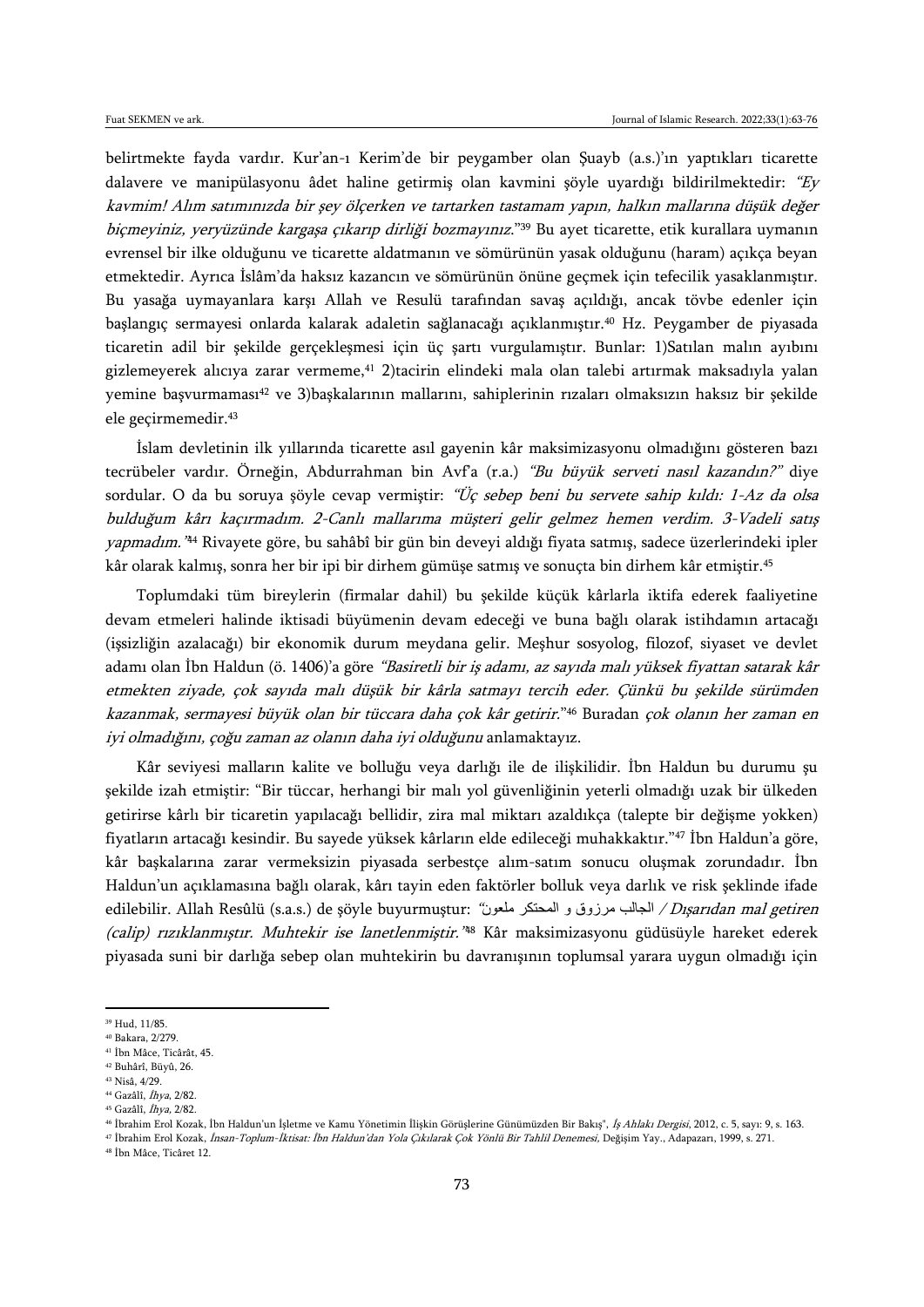lanetlendiği açıktır. Bu tür davranış Hz. Peygamberin "Fiyatları Allahü Teâlâ belirler"<sup>49</sup> hadisi bağlamında da değerlendirilebilir. Söz konusu hadiste bolluğu ve darlığı verenin Allah'ın kendisi olduğu, dolayısıyla piyasaya hiçbir müdahalenin yapılmaması gerektiği vurgulanmaktadır. Ancak, maslahatın celbi ve mefsedetin de defi açısından, zaman zaman ekonomiye müdahaleyi gerekli kılacak unsurlar oluşmuştur.<sup>50</sup> Toplumsal menfaati gözetme adına, piyasada fiyatın belirlenmesinde bir alternatif olarak narh sistemi önerilebilir. İslâm hukukunda asıl olan, ihtikâr ve fiyatlar genel seviyesinde aşırı yükselme mevzubahis olmadığı müddetçe fiyatlara müdahale etmemektir. Ne var ki, tüccarlar zulmettikleri ve fahiş fiyatlar uygulayarak haddi aştıkları zaman, uğranılan zararın defi için devlet başkanının uygulayacağı siyasetlerden en önemlisi narh koyma siyasetidir<sup>51</sup>. Şu halde, narh uygulamasındaki esas gayenin piyasa fiyatına uygun olarak satışa mecbur etmek olduğunu belirtmekte fayda vardır. Sonuç itibariyle, devletin piyasaya müdahalesi, piyasanın normal işleyişinin bozulduğu durumlarda, toplumsal faydayı artırmak adına ve adâleti sağlama adına yapılmaktadır.

Günümüzde mevcut ve yönetimsel kapitalizme karşı Freeman<sup>52</sup> tarafından ortaya konulan Stakeholder Teorisi ile İslâmî öğretinin hedefleri arasında ciddi benzerlikler olduğunu söyleyebiliriz. Stakeholder Teorisi ile şirketlerin temel amaçlarının hissedarlarına en yüksek kâr dağıtmak olduğu fikri değişime uğrayarak, şirketlerin fertler ve toplum için neler yapacakları düşüncesi öne plana çıkmıştır. Gerek Stakeholder Teorisi gerekse İslami öğreti değer üretmenin önemini vurgulamakta, iş ve ticari faaliyetler ile etiğin birlikte düşünülmesi gerektiğinin altını çizmektedir. Gerçekten de Freeman tarafından ifade edilen Stakeholder Teorisi'nin dört koşulu olan insanlığın karmaşıklığı, piyasada rekabetin ortaya çıkışı, yapılan iş ve ticarette temel kaygının topluma değer katmak olması ve mülkiyetin tabana yayılması amacı İslâmî yaklaşımdaki toplumsal çıkarlar söyleminin ayrılmaz unsurlarıdır. İslâmî yaklaşım ile Stakeholder Teorisinin uygunluğuna örnek olarak Kur'an'da "... Servet *içinizde yalnızca zenginler arasında el değiştiren bir devlet olmasın*"<sup>53</sup> emri verilebilir. Burada ekonomik değerler üzerinde şahıs ve/veya zümre inhisarına müsaade edilmediği anlaşılmaktadır.

İslâmî bakış açısına göre, ticari faaliyetlerin, servetin az sayıda elde toplanmasına yol açmayan bir ahlaki anlayış tarafından yönlendirilmesi zorunludur. Bu anlayışın ilham kaynağı ise, İslâm'ın en temel referansını teşkil eden Kur'an'dır. Örneğin, kazanılan ganimetin az sayıda kişide toplanmamasına dair hüküm "Allah'ın o ülkelerin halklarından elçisine ganimet olarak bıraktığı şeyler Allah'ın ve Resûlü'nündür. Bu ganimetlerden akrabalara, yetimlere, yoksullara ve yolda kalmışlara verilmelidir ki o mallar, içinizden yalnızca zenginler arasında dolaşan bir servet (ve güç) hâline gelmesin."<sup>54</sup>

Bu hüküm, servetin yeniden dağıtılmasının gerekliliğinin ortaya konulmasından ziyade, gelir eşitsizliğini minimize eden ve fırsat eşitliği sunması açısından oldukça değerlidir. Benzer durum, fayda elde etme ve topluma zarar vermemenin bir gönüllülükten ziyade bir zorunluluk olduğunu ifade eden İslâmî bakışın ortak mallara yönelik tutumunda da söz konusudur. Bilindiği üzere, İslam hukukunda kişinin sahip olduğu haklar, başkalarına zarar vermediği sürece sınırlandırılmamıştır. Kişi, sahip olduğu bir hakkı kullandığında kendisi bir fayda elde ederken bir başkası zarar görüyorsa, yani özel çıkarların çatışması söz konusu ise burada özel çıkarların dengelenmesi gerekir. Ancak özel fayda ile kamu yararı

<sup>49</sup> Tirmizî, Büyû, 73; İbn Mâce, Ticârât, 27; aktaran Bardakçı, a.g.m., s. 108.

<sup>50</sup> Cengiz Kallek, Hz. Peygamber (s.a.s) Döneminde Devlet ve Piyasa, Bilim ve Sanat Vakfı Yayınları, İstanbul 1992, s. 126.

<sup>51</sup> Bişri Şorbacı, et-Tesir fi'l-İslam, s.102.

<sup>52</sup> Freeman, R Edward, "The Politics of Stakeholder Theory: Some Future Directions", Business Ethics Quarterly, 1994, Volume: 4, Issue: 4, s. 410.

<sup>53</sup> Haşr, 59/7.

<sup>54</sup> Haşr, 59/7.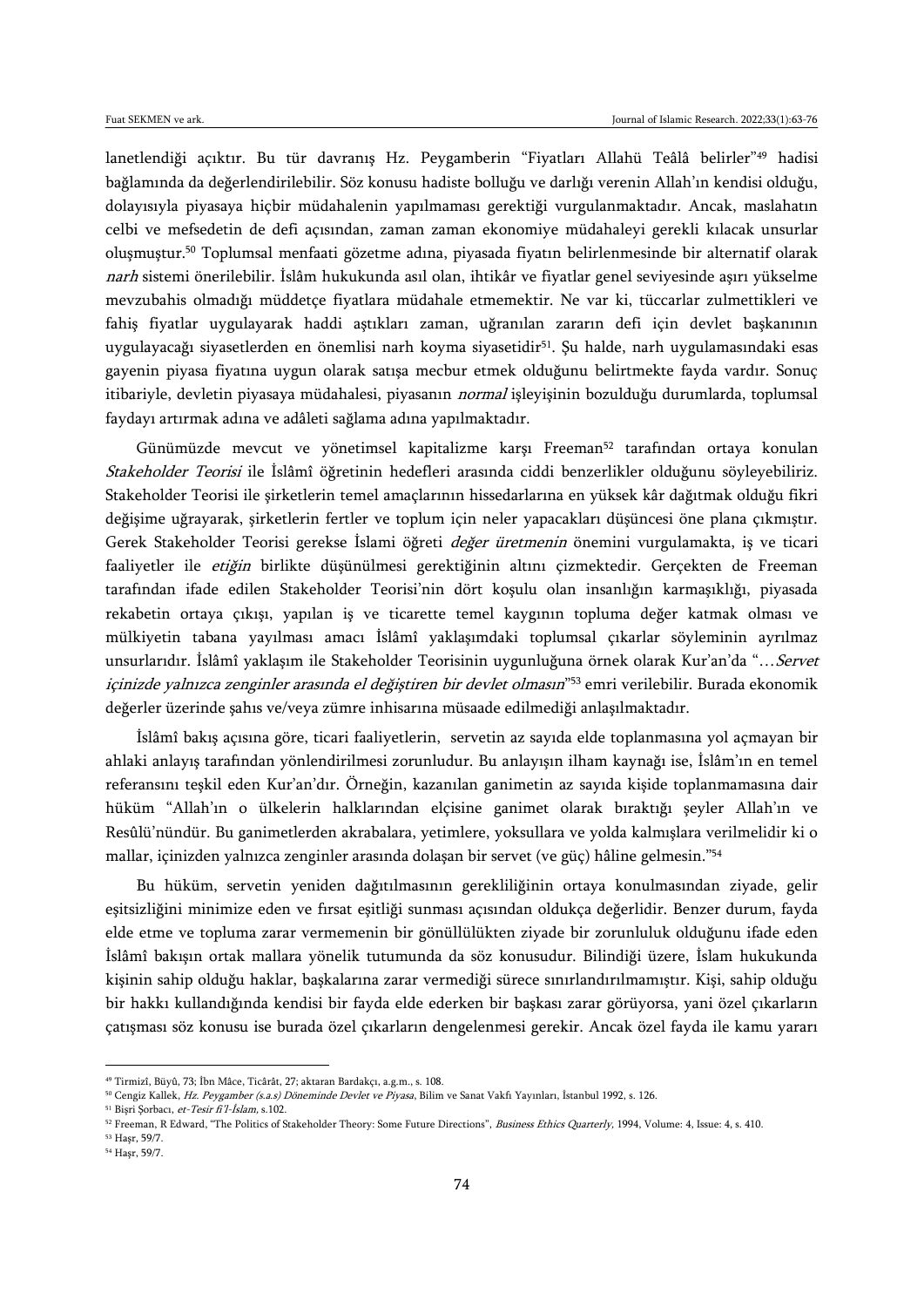çatıştığında kamu menfaati üstün gelir. Aslan'ın da ifade ettiği gibi,<sup>55</sup> özel menfaatler kamu yararına üstün sayılmaz. Mecelle maddelerinden birinde bu husus "Zarar-ı âmmı def için zarar-ı hass ihtiyar olunur"<sup>56</sup> şeklinde ifade edilmiş ve aldatma ve suistimallerin yaygınlaşması durumunda kamu otoritesinin fiyatlara müdahale edebileceğine dikkat çekilmiştir.

İslâmî düşüncede kâr, etik (ahlakî) sistemden bağımsız olmadığı için tamamıyla ekonomik bir mesele değildir. Aslında, etik olarak onaylanmış kârlar, iş adamlarının başkalarına zarar vermeden hayatta kalmalarına ve büyümelerine izin verir. Kâr, İslam ahlakında önemli bir yer tutar ve bu nedenle İslâmî öğretide piyasada sömürü ve zararlara yol açan faaliyetler hoş karşılanmaz. Bu haliyle, İslâmî bakış açısı ile yukarıda söz ettiğimiz Stakeholder Teorisi arasında bir benzerlik kurulabilir, zira her iki yaklaşımda da kâr, yapılan iktisadî faaliyetin amacından ziyade sadece bir sonucu olarak ortaya çıkar. Gerçekten de toplumun ortak menfaatlerini garanti altına alacak adil bir mübadelenin gerçekleşmesi halinde, kâr maksimizasyonu asıl hedef olmaktan çıkar. İslâmî bakışın yön verdiği tüm faaliyetlerde neyin haram, neyin ahlaki olduğu belirgin bir şekilde bilindiğinden piyasa katılımcıları, aldatma ve malumatları değiştirerek menfaat sağlama yoluna gitmez.

## SONUÇ

Bu çalışmada, liberal iktisadın en temel paradigmalarından olan kâr maksimizasyonu kavramı İslâmî perspektiften tahlil edilmeye çalışılmıştır. Konu, İslami literatürde Cibril hadisi olarak bilinen bir hadiste geçen ihsan kavramı çerçevesinden ve İslâm hukukunun temel ilkelerinden genelin/kamu menfaati ile özelin zararı karşılaştığında genelin/kamu menfaatinin tercih edileceği ilkesinden hareketle ele alınarak tartışılmış ve şu neticelere ulaşılmıştır:

1-İslâmî düşüncede, imanın gereği olarak uyulması gereken belli kayıt ve şartlar çerçevesinden helal kazanç teşvik edilmiş ve haksız iktisaplara yol açmayan kâr seviyeleri meşru görülmüştür. İslâm'a göre meşru faaliyetler sonucu elde edilen kârlar, iktisadi büyümeyi hızlandırdığı ve toplumun refahını artırdığı için istenilen bir sonuçtur.

2-İslâmî öğretide, kâr maksimizasyonunun yegâne gaye olmadığı, toplumsal yararın da dikkate alınmasının hatta öncelenmesinin gerekliliğine dikkat çekilmiştir.

3-İslâmî bakış açısının hakim olduğu bir piyasada, her çeşidiyle haksız kazanç ve sömürünün yanında, piyasanın hak, hakkaniyet ve nısfet kıstaslarına uygun şekilde işleyişini bozan spekülatif ve manipülatif tasarruflara da asla yer olmayacağına dikkat çekilmiştir.

4-İslâmî düşüncede toplumsal çıkarlara ters düşen aşırı yüksek fiyatlandırmalar, müsamaha ile karşılanmamıştır.

5-İslâm'ın ahlakî ve hukukî ilkelerinin dikkate alınmadığı piyasalarda ise, kâr maksimizasyonunun ana hedef olduğu ve bu amacı gerçekleştirmek için zaman zaman her türlü ahlakî ihlallerin normal karşılandığı ve karşılanabileceği sonucuna varılmıştır.

<sup>&</sup>lt;sup>55</sup> Mehmet Selim Aslan, "İslam Hukukunda "Te"assuf" Kavramı ve Hükümlere Etkisi", *Ekev Akademi Dergisi*, 2016, c. 20, sayı: 67, s. 206.

<sup>56</sup> Mecelle, 26. madde.